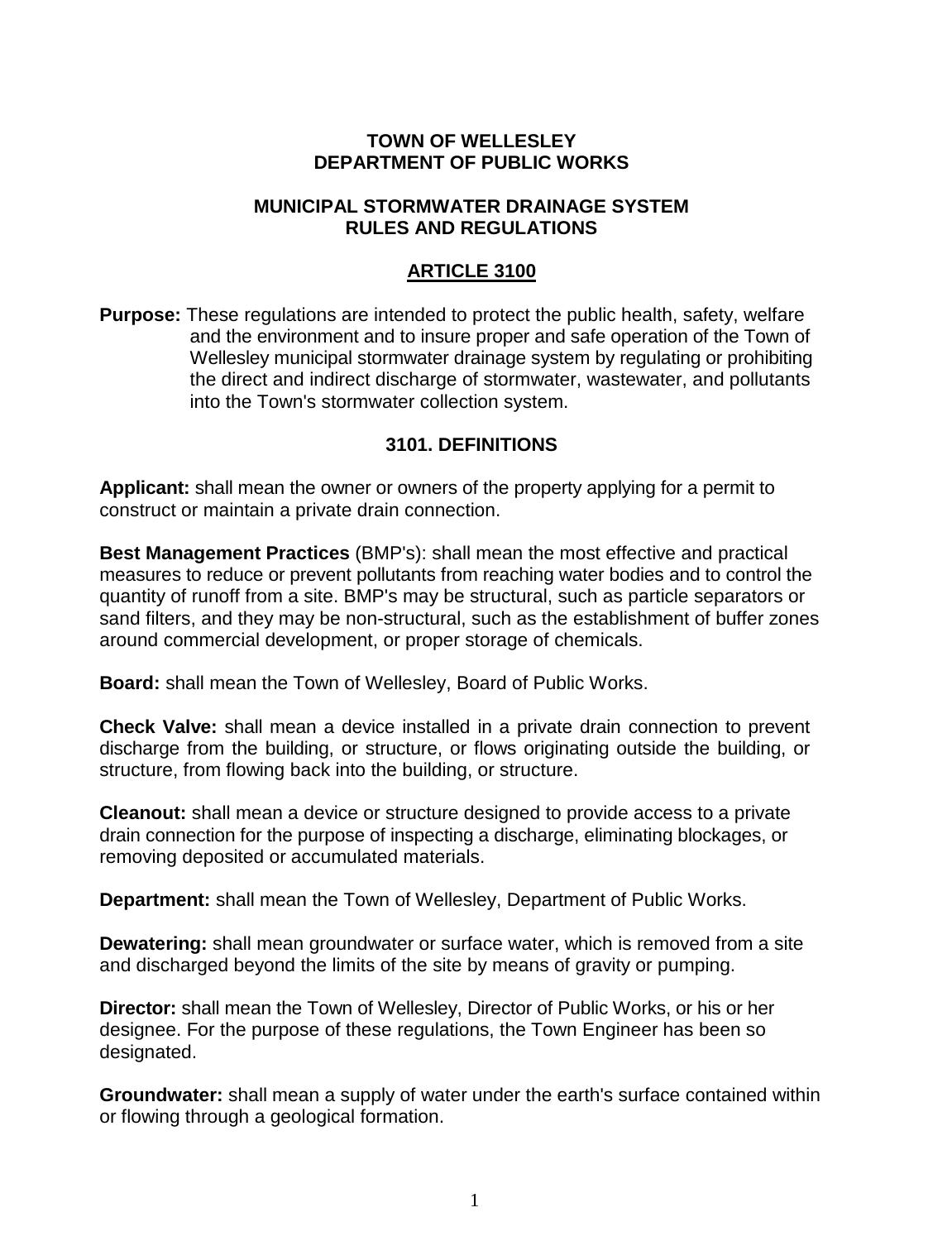**House Drain:** shall mean that part of the lowest horizontal piping of a drainage system, which receives the discharge of drainage inside the'walls of a building and conveys it to a storm drain. It can also transport drainage from roof, building and yard drains.

**Illegal Discharge:** any direct or indirect non-stormwater discharge to the stormwater drainage system, except as exempted, allowed or permitted in these rules and regulations.

**Illicit Connections:** an illicit connection shall be defined as either of the following:

Any drain or conveyance, whether on the surface or subsurface, which allows an illegal discharge to enter the storm drain system including, but not limited to any conveyances which allow any non-stormwater discharge including sewage, process wastewater, and wash water to enter the storm drain system and any connections to the storm drain system from indoor drains and sinks, regardless of whether said drain or connection had been previously allowed, permitted, or approved by federal, state, or Town permits.

Any drain or conveyance connected from a commercial or industrial land use to the storm drain system which has not been documented in plans, maps, or equivalent records and has not been authorized by federal, state, or Town permits.

**Impervious Areas:** means any surface from which most water runs off including, but not limited to, paved streets, paved areas such as driveways, parking areas, densely compacted earth, oiled macadam or other treated surfaces, walkways, roofs, patios, decks, and swimming pools.

**Industrial Wastes:** shall include the liquid or water-carried wastes of any industrial process not clearly included within the definitions of sanitary sewage, stormwater or noncontact cooling water. In general, waste waters carrying any quantity of oils, grease, fats, abrasives, chemicals, wastes from commercial food preserving or canning, from slaughterhouses or meat processing plants, and similar substances, whether dissolved, in suspension, or mechanically carried by water, shall be considered as industrial wastes.

**Municipal Stormwater Drainage System:** shall mean all drain pipes, culverts, structural controls, manholes, catch basins, inlet and outlet structures, improved channels, manmade detention or retention basins, and other appurtenances that are either on Town owned public ways or under the control of the Town of Wellesley by written agreement recorded at the Norfolk County Registry of Deeds.

**National Pollutant Discharge Elimination System (NPDES) StormWater Discharge Permit:** shall mean a permit issued by the U.S. EPA (or by a State under authority delegated pursuant to 33 USC ' 1342(b)) that authorizes the discharge of pollutants to waters of the United States, whether the permit is applicable on an individual, group, or general area-wide basis.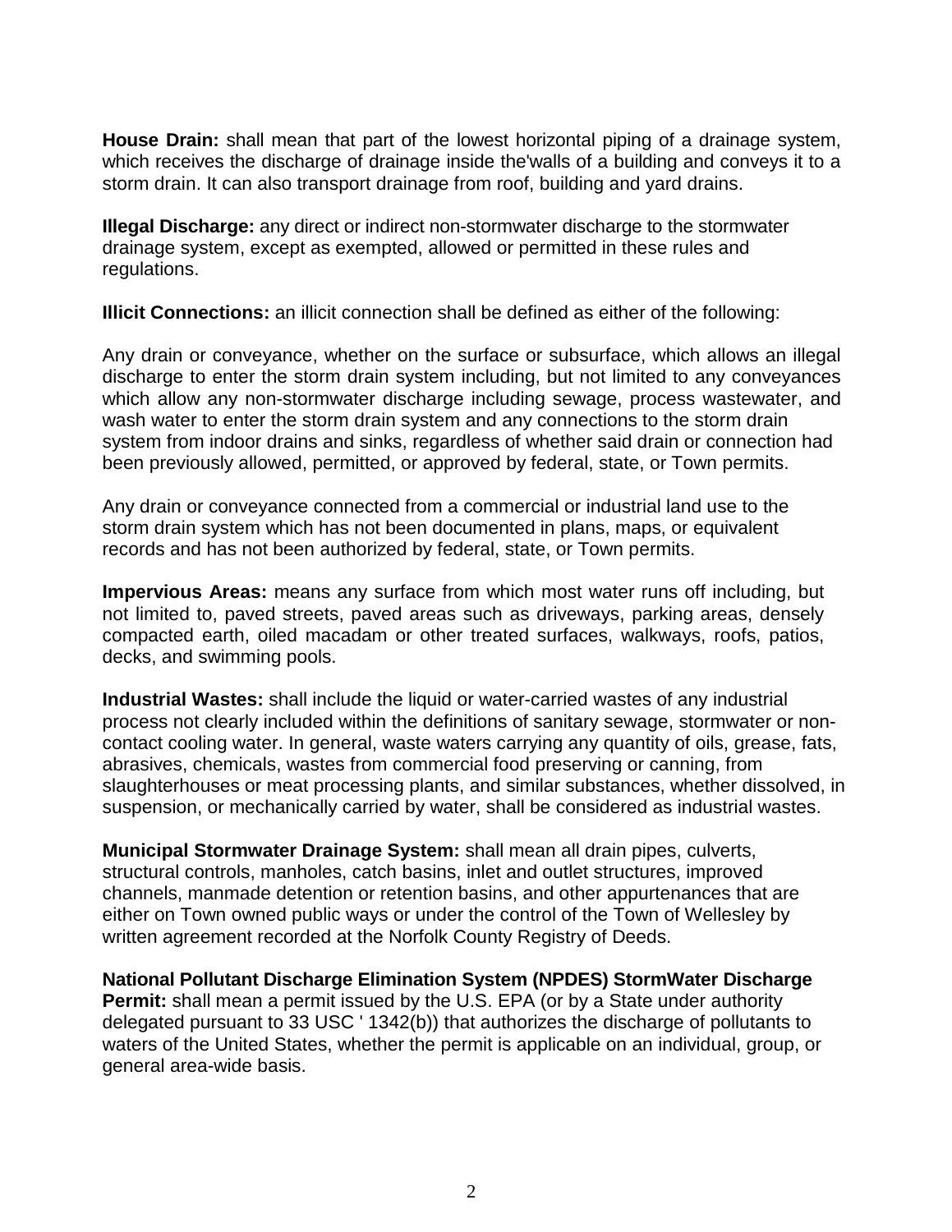**Non-Contact Cooling Water:** water used to reduce temperature which does not come in direct contact with any raw material, intermediate product, a waste product or finished product.

**Person:** shall mean any individual, group of individuals, association, partnership, public or private corporation, company, business organization, trust, agency of the federal government, agency or political subdivision of the Commonwealth of Massachusetts, or any other entity or group thereof, and any officer, employee, or agent of such person, and any group of persons.

**Pollutant:** shall mean anything, which causes or contributes to pollution. Pollutants may include, but are not limited to: paints, varnishes and solvents, oil and other automotive fluids, non-hazardous liquid and solid wastes and yard wastes, refuse, rubbish, garbage, litter, or other discarded or abandoned objects, floatables, pesticides, herbicides, and fertilizers, hazardous substances and wastes, sewage, fecal coliform and pathogens, dissolved and particulate metals, animal wastes, construction debris, and noxious or offensive matter of any kind.

**Private Drain:** shall mean any drain that is not owned by the Town of Wellesley. Private drains shall include all drain pipes, culverts, structural controls, manhole's, catch basins, inlet and outlet structures, improved channels, BMP's, manmade detention or retention basins, and other appurtenances that are located on private property and are not within an easement held by the Town for drainage purposes. The connection from a private drain that crosses Town property (i.e. crossing under a sidewalk to reach a catch basin on a public street) to connect to the municipal stormwater drainage system is also owned by and shall be the responsibility of the owner of the private drain.

**Private Drain Connection Permit:** shall mean a permit that allows the applicant to place and maintain a pipe or other conveyance to drain water from private property into the Town's stormwater drainage system.

**Private Drain Connection Agreement:** shall mean a formal agreement between the Town of Wellesley and the owner or owners of private property granting a revocable license to install and maintain a private drain connection to the Town's Municipal Stormwater Drainage System. It shall be recorded with the title to the private property.

**Septage:** shall mean the liquid and solid wastes of sanitary sewage origin that are removed from a cesspool, septic tank or similar onsite wastewater disposal system.

**Sewage:** shall mean household and commercial wastewater that contains human waste. Distinguished from industrial wastewater.

**Storm Drain:** shall mean a pipe or conduit or conveyance designed to carry stormwater or runoff.

**Stormwater Drainage System:** shall mean pipes, conduits, pumping stations and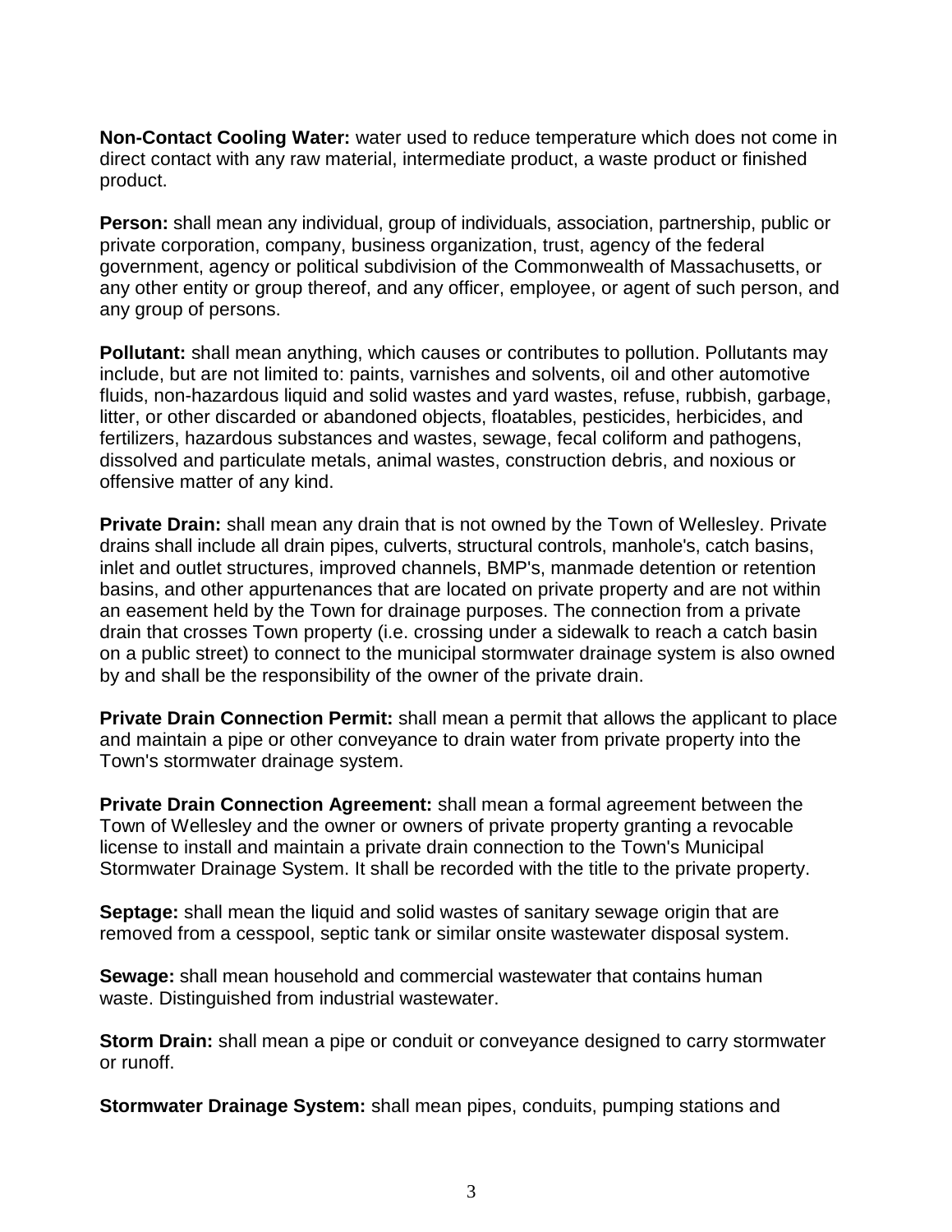appurtenances, including inlets, catch basins, and manholes used in the collection and transport of stormwater.

**Stormwater:** shall mean any water resulting from rainfall or other precipitation that runs off surfaces or infiltrates into the ground during or after a storm.

**Stormwater Management:** shall mean regulatory, structural, administrative, managerial, maintenance, physical and chemical measures or devices that are designed to prevent the discharge of pollutants to stormwater or to prevent flooding.

**Temporary Permit:** shall mean a permit, which will allows the applicant to discharge water into a catch basin or manhole belonging to the Town's stormwater drainage system. These permits typically relate to construction activities.

**Total Suspended Solids (TSS):** shall mean matter suspended in stormwater that can be retained on a filter.

**Wastewater:** shall mean any water or other liquid, other than uncontaminated stormwater, discharged from a private dwelling, facility, commercial or institutional establishment or industrial source. .

# **3102. USE OF STORM DRAINS**

The use of the Municipal Stormwater Drainage System in the Town of Wellesley shall be under the control and jurisdiction of the Board of Public Works.

Except as hereinafter provided, no person shall discharge any water into any public street or any part of the Town's municipal stormwater system without first having obtained a permit for said purpose from the Board of Public Works.

No person shall uncover, excavate, block access to, or make a connection to any pipe, culvert, catch basin, manhole, or other structure under the control of the Town without first having obtained a permit for said purpose from the Board of Public Works.

No person shall discharge any water from construction sites into any public street or any part of the municipal stormwater drainage system without first having obtained a permit for said purpose from the Board of Public Works.

The following discharges are allowed and will not require a Private Drain Connection Permit:

- 1. Individual residential car washing.
- 2. Flushing of the Town's water distribution system.
- 3. Fire fighting.
- 4. Emergency pumping of uncontaminated water from flooded basements.
- 5. Emptying of dechlorinated swimming pools. Permanent connections for the purpose of periodic emptying of swimming pools are prohibited. The Department of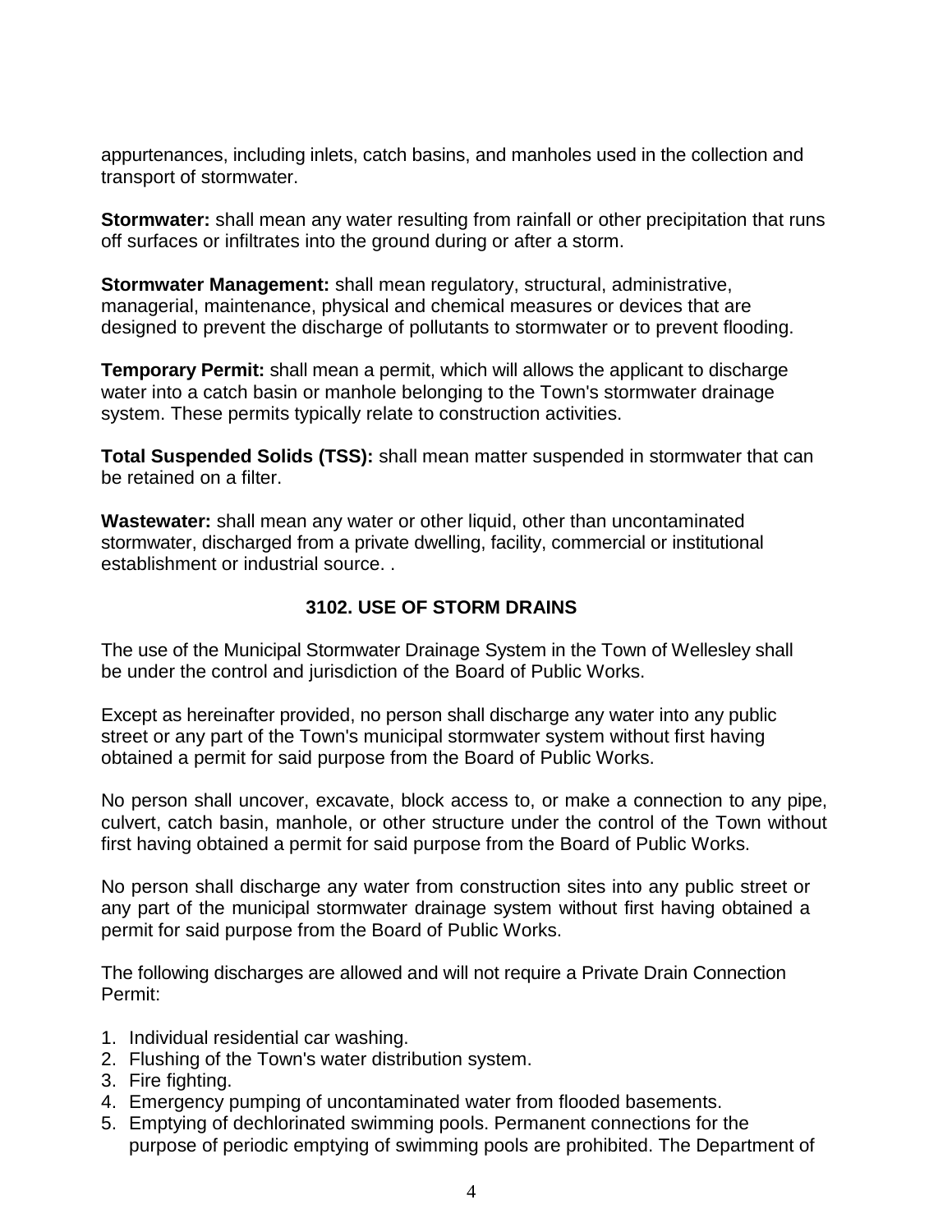Public Works shall be notified at least 48 hours prior to the discharge of dechlorinated swimming pool water to the municipal stormwater drainage system.

- 6. Irrigation.
- 7. Dye testing. (Notify DPW of this activity.)
- 8. Discharges for which a NPDES permit has been obtained.

# **3103. ILLEGAL DISCHARGES PROHIBITED**

No person shall directly or indirectly dump, discharge or cause or allow to be discharged into any catch basin, manhole, pipe, retention or detention pond, earth channel, structural control, infiltration chamber, or any other component of the Town's municipal stormwater drainage system, any solid waste, construction debris, paint or painting product, antifreeze, hazardous waste, oil, gasoline, grease and all other automotive and petroleum products, solvents and degreasers, drain cleaners, commercial and household cleaners. soap, detergent, ammonia, food and food waste, grass or yard waste, leaves, animal feces, dirt, sand, gravel, or other pollutant.

No person shall discharge or put into any portion of the Town's municipal stormwater drainage system, or into any private drain which thereafter discharges into the Town's municipal stormwater drainage system, any wastewater, sanitary sewage, septage, industrial waste, or substance other than such kinds or types of water permitted and allowed above.

No person shall construct or maintain facilities to allow direct infiltration to groundwater any untreated stormwater containing any of the above pollutants except as allowed by the operation of permitted structural BMP's.

# **3104. ILLICIT CONNECTIONS PROHIBITED**

The construction, use, maintenance or continued existence of illicit connections to the municipal stormwater drainage system is prohibited.

This prohibition expressly includes, without limitation, illicit connections made in the past, regardless of whether the connection was permissible under law or practices applicable or prevailing at the time of connection.

A person is considered to be in violation of these rules and regulations if the person connects a line conveying an illegal discharge to the municipal stormwater drainage system, or allows such a connection to continue.

# **3105. APPLICATION PROCEDURE**

A. Application for Permit: Permission to use the municipal stormwater drainage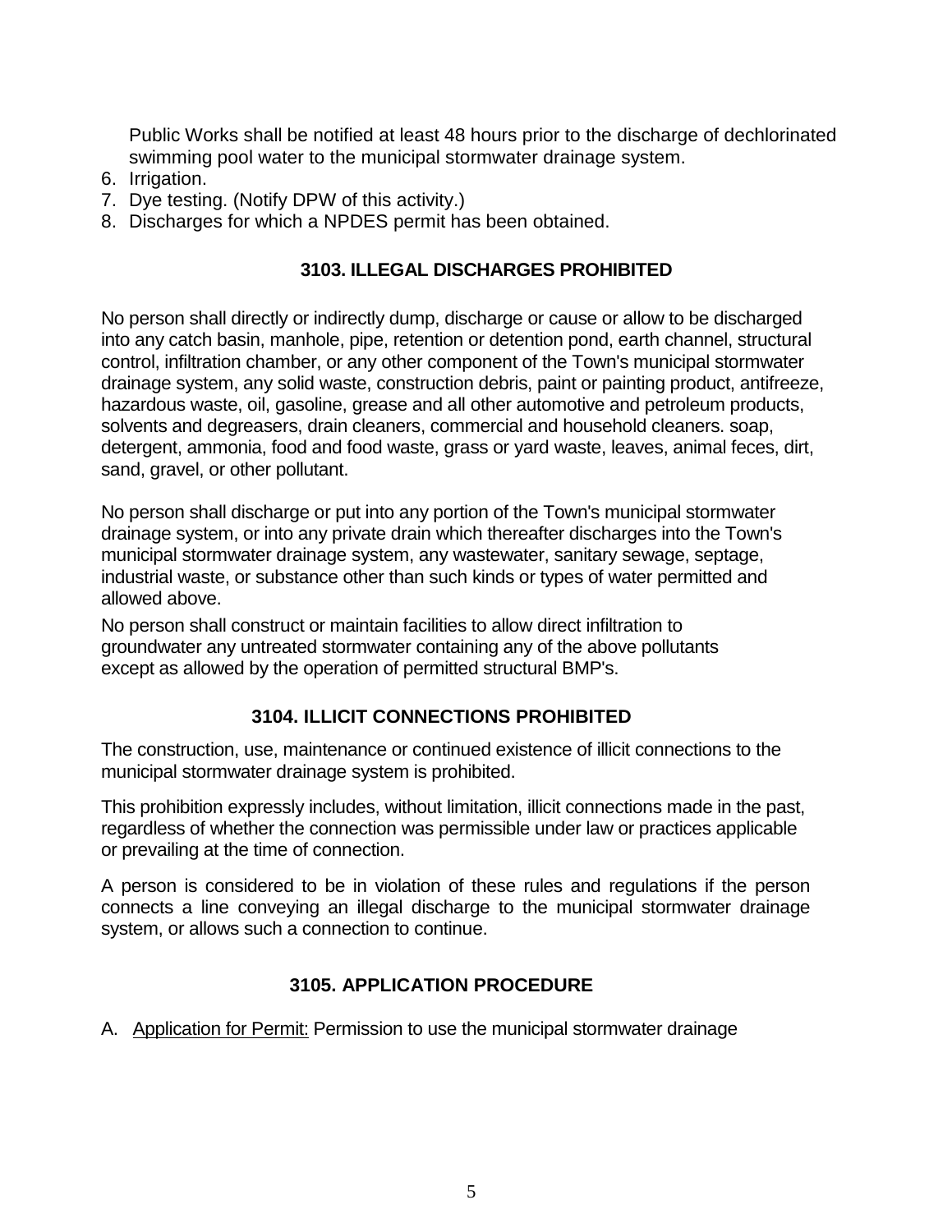system shall not be given without a written request being filed and approved by the Department of Public Works, Engineering Division. Written requests for a permit shall be made to the office of the Wellesley Department of Public Works, Engineering Division, 20 Municipal Way, Wellesley Hills, MA 02481. All applications shall be accompanied by a sketch or plan showing details of the proposed connection including but not limited to: location, size of pipe or dimensions of channel, location and dimensions of BMP's if utilized, and any other relevant information.

- B. Classes of Permits: There shall be two (2) classes of permits: (a) permanent private drain connection permits for residential and commercial property; and (b) temporary permits for diversion of water, site dewatering, ground water remediation, or other construction related activities. In either case, the owner or his agent shall make application as specified herein. The permit application shall be supplemented by any runoff calculations, plans, specifications, permits obtained from other Town Departments or Boards, or other information considered pertinent in the judgment of the Director.
- C. Schedule of Rates: There is no charge for use of the Municipal Stormwater Drainage System. The applicant shall be responsible for all fees associated with obtaining a Street Opening Permit where required, or the filing of a Private Drain Connection Agreement at the Norfolk County Registry of Deeds, or any permit or approval that may be required by other Town Departments or Boards.
- D. Availability of Service: The acceptance of an application for a private drain connection will be contingent upon the existence, accessibility, and capacity of a municipal storm drain to serve the property.
- E. Compatibility with other permits New Construction and Reconstruction. Where approvals from other Town permitting authorities will be sought (Site Plan Review, Special Permit, Order of Conditions, etc.), the applicant shall first confer with the Town Engineer as to the feasibility of connecting to the Town's drainage system. A Private Drain Connection Agreement will not be issued until all other permits or approvals have been obtained.

# F Stormwater Quantity Considerations:

On-site stormwater management BMP's shall be used to infiltrate, disperse, and retain stormwater runoff on-site to the maximum extent practicable. The requirement for maximum on site infiltration shall be waived where there is a demonstrated and documented threat to public health.

For permanent private drain connection permits, the applicant shall submit runoff calculations substantiating the anticipated volume of discharge. In the case of development or redevelopment projects, discharge quantity shall be limited to preconstruction amounts. If the 10-year storm peak discharge is greater than 0.5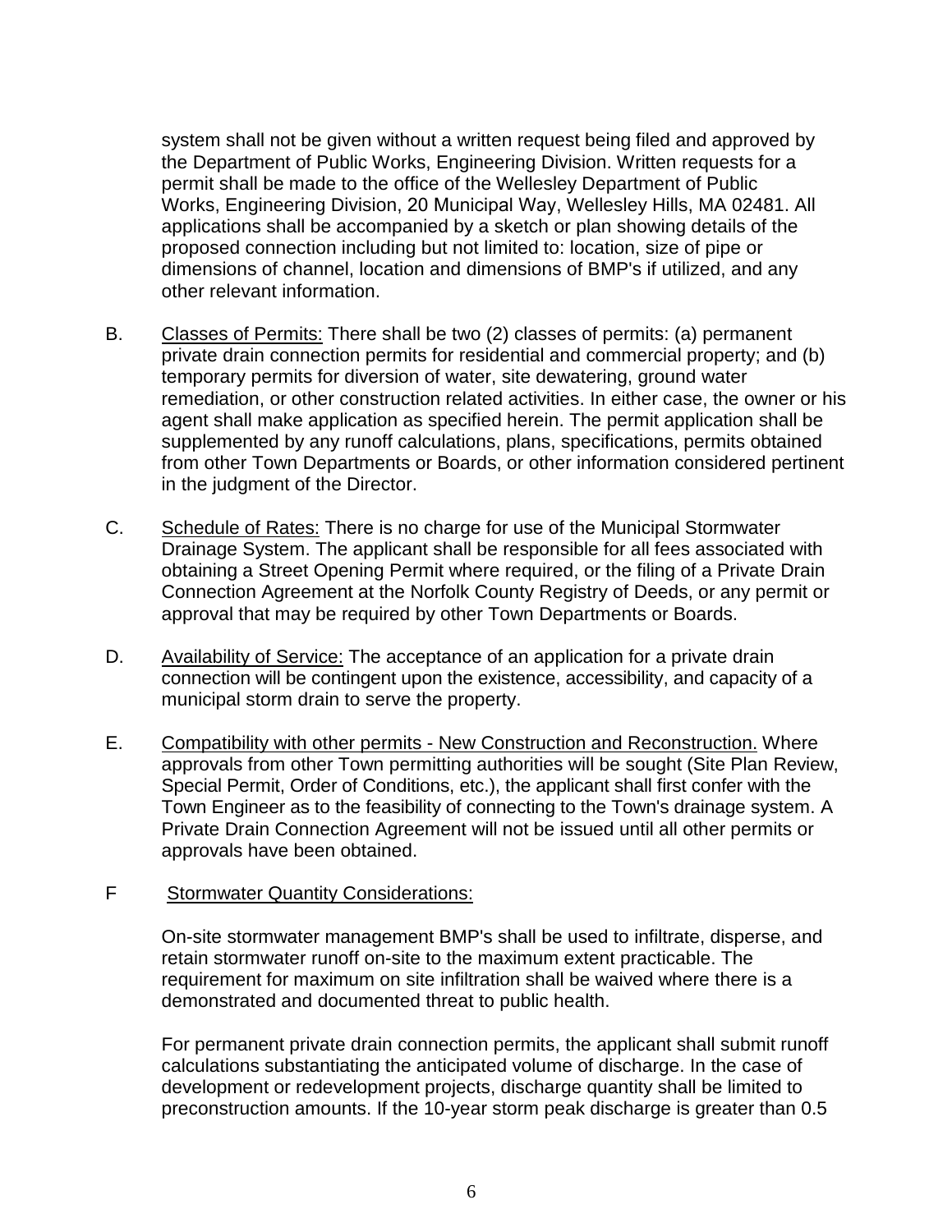c.f.s., then the effect on the downstream and upstream capacity of the stormwater system shall be investigated. The applicant may be required, at his own expense, to construct improvements to the Town's stormwater system to accommodate his connection.

For temporary permits, the discharge quantity and impacts shall be determined on a case-by-case basis.

Discharges entirely from private drain connections from residential basement sumps or sump pumps shall be exempt from the requirements of this section.

# G. Stormwater Quality Considerations:

Treatment of discharge shall be required for private drain connections in the following cases:

- 1. Commercial or industrial activities.
- 2. Parking lots.
- 3. Disturbance of pervious areas of 1.0-acre or more.
- 4. Creation of 10,000 sq.ft. or more of impervious area.
- 5. Land uses involving the storage, fueling, or maintenance of vehicles or heavy equipment.
- 6. All other sites that may have the potential for higher pollutant loadings.

Treatment shall be required for stormwater to be infiltrated on-site as well as stormwater to be discharged to the municipal stormwater drainage system.

Specific BMP's and the following measurable criteria will be required for discharges having the potential to contain the following pollutants with quantities indicating required levels of pollutant reduction:

- 1. Total suspended solids (must achieve 80% removal, unless monitoring of TSS indicates a concentration consistently less than 20mg/I).
- 2. Oil & grease (no visible sheen and less than 15 mg/I of total petroleum hydrocarbons (TPH),
- 3. Nutrients (phosphorous, nitrogen) (must achieve 50% reduction of phosphorous, 35% nitrogen),
- 4. Pesticides and toxic chemicals (public awareness program),
- 5. Salts (program to restrict use of road salt),
- 6. Heavy metals (to the maximum extent possible based on current practice),
- 7. Floatable materials (to the maximum extent possible), and
- 8. Bacteria and viruses (achieve 75-90% removal).

Each application for a private drain connection permit shall include a description of the BMP's proposed and calculations indicating the anticipated reduction in pollutants. Applications that fail to demonstrate substantially reduced pollutant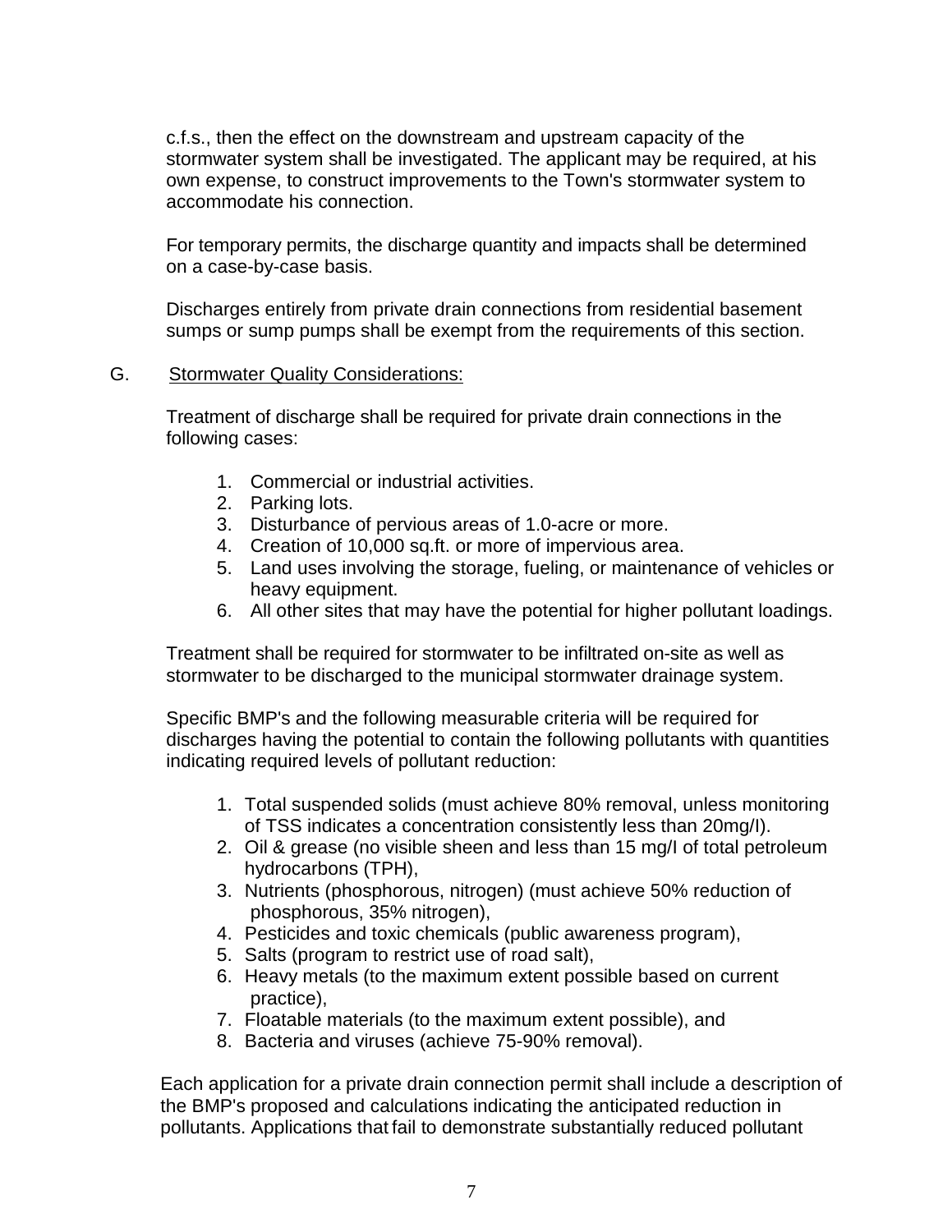loadings will not be approved for connection to the Town's stormwater drainage system.

If structural BMP's are selected, then a plan for maintenance and inspection shall be included with the application. The Town shall be granted access to inspect BMP's through written agreements or easements. After construction of the BMP, an annual report shall be submitted to the Department of Public Works indicating dates of inspections and maintenance actions taken.

For guidance on the selection of structural and nonstructural BMP's, the applicant should refer to *Stormwater Management, Volume Two: Stormwater Technical Handbook,* published by the Commonwealth of Massachusetts, Department of Environmental Protection, Latest Edition. Proprietary structural BMP's that have been assessed by the Massachusetts Strategic Envirotechnology Partnership (STEP) are also acceptable. The Department of Public Works may approve other BMP's upon submittal of supporting documentation.

The applicant may be required, at his own expense, to implement a monitoring program, which may include flow measurement, sampling, chemical and biological tests, recording of data, and periodic reports to the Town.

Discharges entirely from residential basement sumps, sump pumps, or residential roof drains shall be exempt from the treatment requirements of this section unless found to discharge pollutants. Projects that have been granted an Order of Conditions under M.G.L. Chapter 131, Section 40 shall be considered to be in compliance with the requirements of this section.

- H. Private Drain Connection Agreement Upon approval of the application for permit, the applicant may proceed with executing a Private Drain Connection Agreement. The agreement shall be of a standard form approved by the Town and appended herewith (see Appendix A), and will be accompanied by a plan or sketch of the proposed work. The agreement shall be signed and sealed by the owner(s) of the private property and by the Town Engineer. The applicant shall be responsible for the payment of the recording fee. The Town shall record the executed agreement at the Norfolk County Registry of Deeds. By execution of the Private Drain Connection Agreement, the applicant (owner of the property making connection) shall indemnify the Town of Wellesley against and hold it harmless from any and all claims for damage by reason or arising directly or indirectly from the connection of said private drain to said drainage system. No work may begin until the executed agreement and recording fee have been received by the Department of Public Works, Engineering Division,
- I. Changes to permitted discharges: The applicant shall not significantly increase the average daily volume or flow rate of discharge or make any other changes to his private drain system that would introduce new pollutants or increase the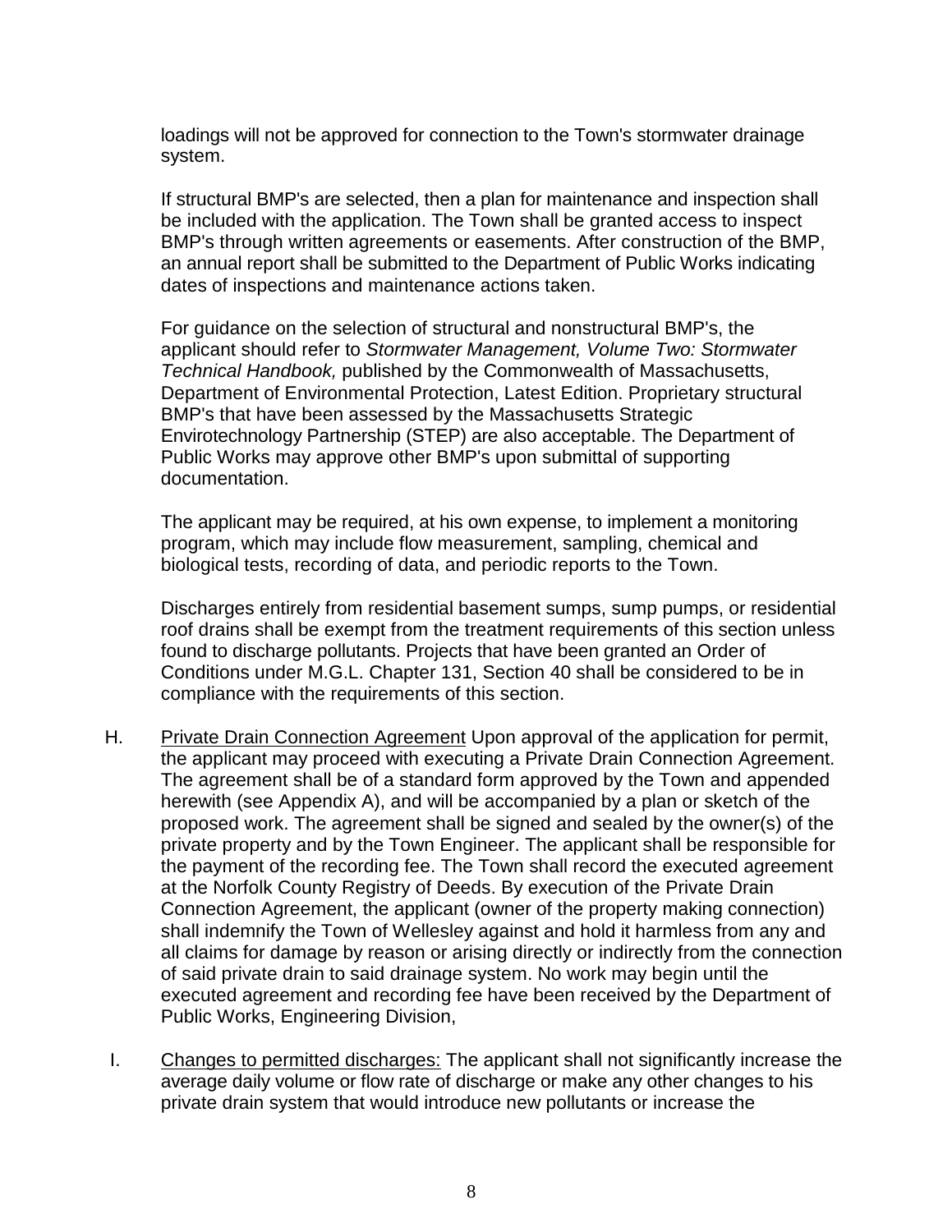discharge of existing pollutants beyond levels already permitted. The applicant shall notify the Town Engineer of any proposed changes and the Town Engineer shall make a determination as to whether additional controls or BMP's are required. Failure to report changes shall be considered a violation of these regulations and shall be cause for revocation of the private drain connection agreement.

J. **Inspection Powers of Department and Town Agents: The Director and other duly** authorized agents of the Town bearing proper credentials and identification shall be permitted to enter all properties for the purposes of inspection, observation, measurement, sampling and testing in accordance with the provisions of these Regulations. The Director shall have no authority to inquire into any processes- including metallurgical, chemical, oil, refining, ceramic, paper, food processing or preparation, or other industries--beyond that necessary to determine the kind, source, and amount of discharge to the Town's municipal stormwater drainage system.

The Director and other duly authorized agents of the Town shall be permitted to enter all private properties through which the Town holds a duly negotiated;. easement or written agreement for the purposes of, but not limited to, inspection, observation, measurement, sampling, repair and maintenance of any portion of the Town's municipal stormwater drainage system lying within said easement. All entry and subsequent work, if any, on said easement shall be done in full accordance with the terms of the easement pertaining to the private property involved.

# **3106. CONSTRUCTION METHODS**

A. Permanent Drain Connections: The applicant is responsible for procuring the services of a contractor, familiar with work of this nature, to perform the work. The choice of the contractor is subject to the approval of the Department, such approval or disapproval will be based on the contractor's demonstrated ability and capability to perform the work to the satisfaction of the Department.

The entire length of a private drain connection, including that portion lying within the public way shall be considered the property of the applicant, who shall be responsible for its maintenance and replacement.

All costs and expenses incident to the installation of the private drain connection shall be the sole responsibility of the applicant.

In accordance with Town Bylaws, Police Regulations, Article 49.3 Excavation in Streets and Sidewalks, and Article 49.11, Obstructions On Streets and Sidewalks, together with the regulations of the Board of Public Works entitled *"Utility and Work in Public Way, Rules and Specifications Regulating Street Excavations, Obstructions and Driveway Aprons," as* amended, all persons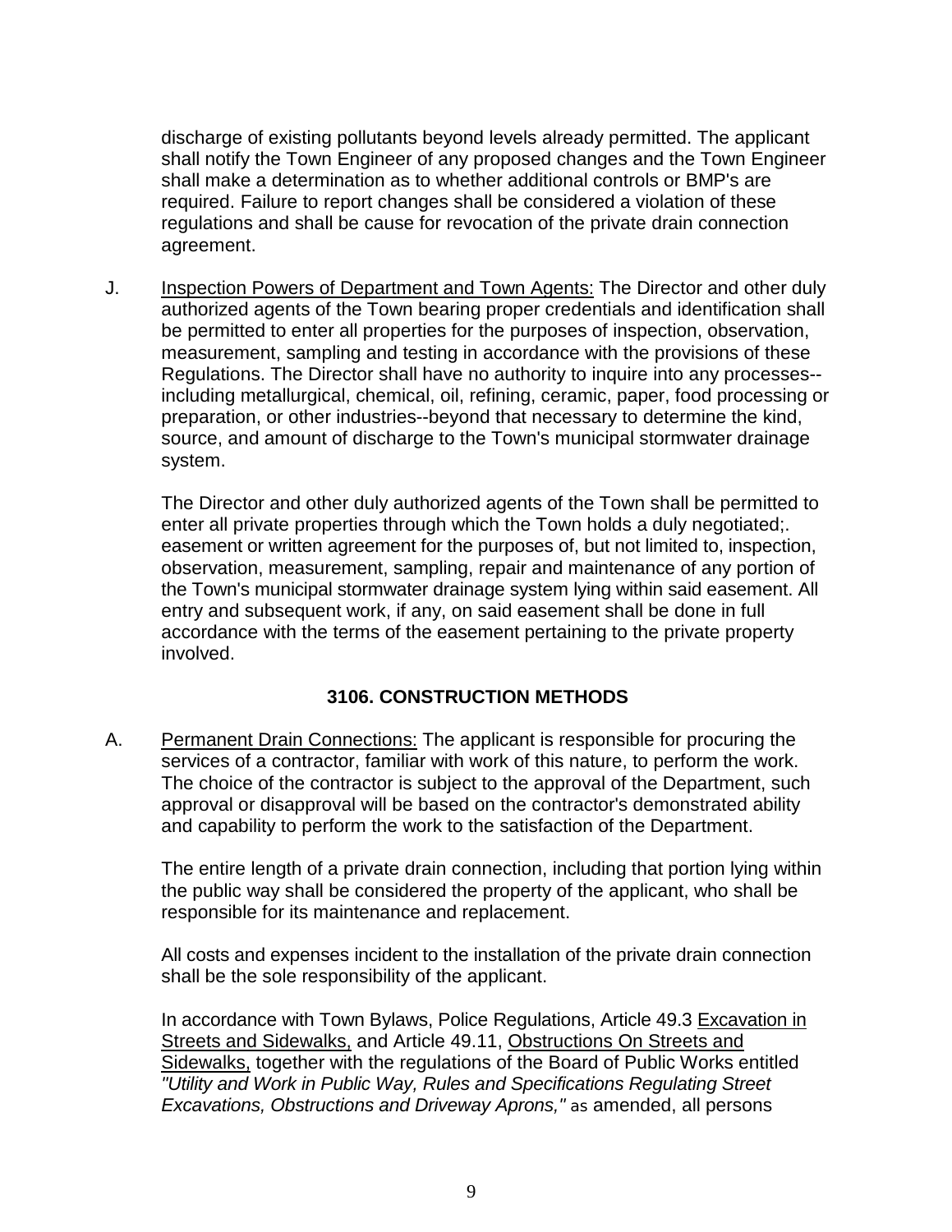making excavations or using any portion of any public way are required to obtain a Street Opening Permit from the Director. The Director will not issue this permit until the written application for the private drain connection has been approved by the Engineering Division. All persons working and making excavations in public ways, in accordance with Department regulations, shall notify the Director seventy-two (72) hours before starting work.

All persons making excavations in public or private ways or public or private land shall have first notified DIG SAFE (1-888-DIG-SAFE) in accordance with Mass. General Laws Chap. 82, Sec. 40.

The size, slope, alignment, and materials of construction of a private drain connection, and the methods to be used in excavating, placing of the pipe, jointing, testing and backfilling the trench shall conform to the requirements of the building and plumbing code, current specifications and construction standards from the Department, or other applicable rules, regulations and bylaws of the Town.

All persons making excavations will make certain that all material, labor and. equipment necessary to complete the work are at the project site, and that they are in compliance with the *"Town of Wellesley, Department of Public Works, Construction Requirements for the Installation and/or Repair of Underground Facilities and Paving in the Public Way",* as amended.

The applicant or his contractor shall notify the Engineering Division seventy-two (72) hours in advance of when work is to begin. The connection shall be made under the supervision of the Engineering Division. The contractor shall verify that DIG SAFE has been notified and that all underground utilities have been marked out prior to beginning excavation.

Whenever possible, the private drain connection shall be made to an existing catch basin or manhole. If no catch basin or manhole is available, a residential connection of no greater than 4" diameter may be made directly to a municipal drain pipe. This connection shall discharge by gravity and not under pressure. A means of sampling the discharge at or near the point of connection to the Town's system shall be provided. Discharges under pressure shall terminate at the nearest municipal catch basin or manhole. In all cases of non-residential connections, or residential connections over 4" diameter, a new manhole or catch basin shall be constructed. All connections and required structures shall conform to Town of Wellesley Construction Standards and Specifications. All direct gravity connections from residential basement sumps shall have a check valve at an accessible point on the applicant's property. The Town shall have no responsibility to operate or maintain the check valve.

All excavations for private drain connection installation shall be adequately guarded with barricades and lights so as to protect the public from hazard. Streets, sidewalks, parkways and other public property disturbed in the course of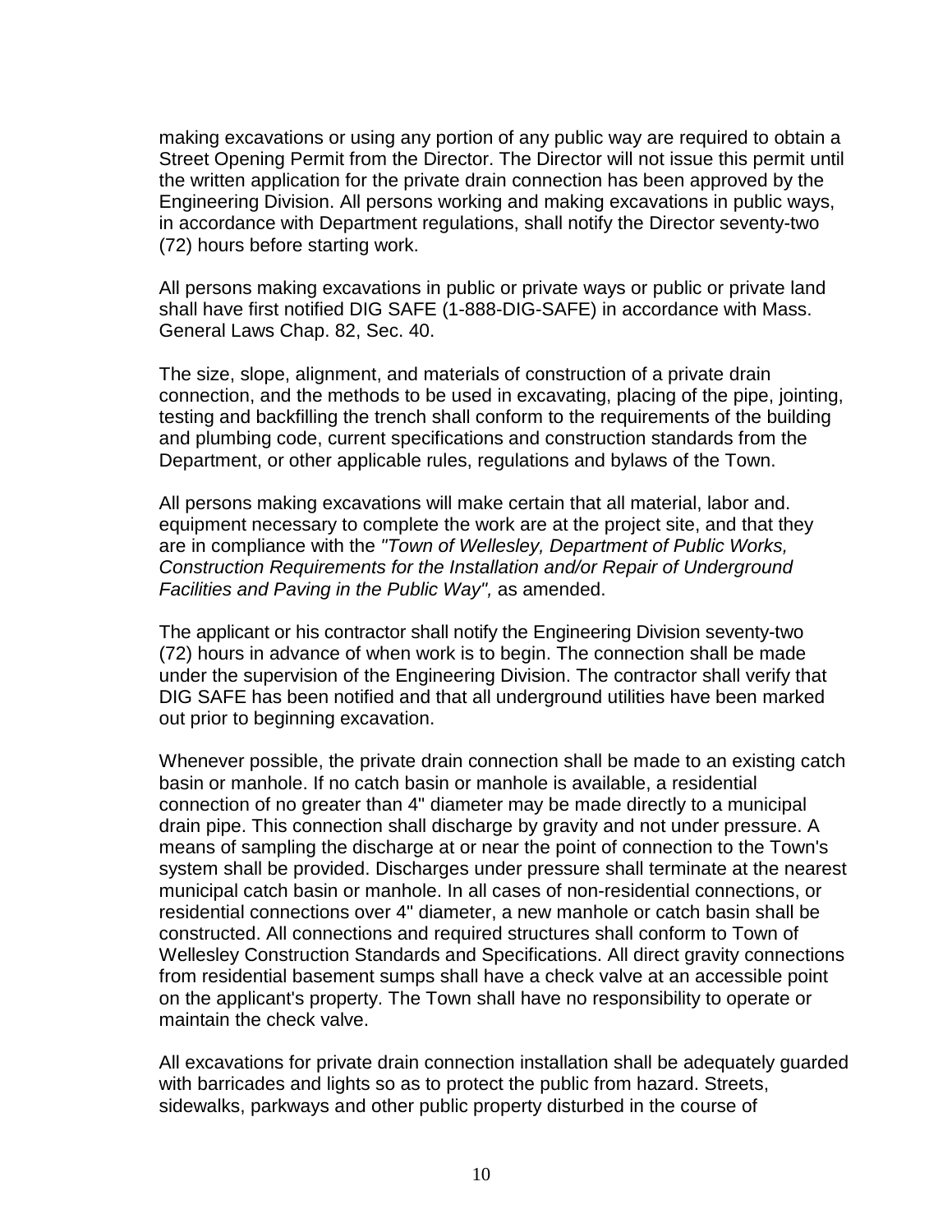the work shall be restored to its preconstruction condition in a timely manner satisfactory to the Town Engineer, in compliance with the Department of Public Works Construction Requirements for Work in the Public Way, as amended, and as soon as possible after the completion of the installation of the drain connection.

Upon completion of the work, the applicant shall provide to the Engineering Division an as built plan to be shown on the Town Plans and GIS drainage layer map.

B. Temporary Permits for Construction Site Dewatering No untreated discharge of water being pumped at construction sites shall be allowed to enter the Town's municipal stormwater drainage system. Catch basin inserts, filtration bags, or siltation basins shall be used to trap silt. The applicant shall provide a schedule for inspection and maintenance of his filtering devices. Construction site dewatering shall be considered a part of an erosion and sedimentation control plan. A copy of the erosion and sedimentation control plan shall be submitted with the permit application.

Equipment being used for groundwater remediation may discharge directly, into the Town's municipal stormwater drainage system subject to the review and approval of the proposed filtration system by the Town Engineer.

The approval of a permit from the Town shall in no way relieve the applicant from obtaining all required federal and state discharge permits.

# **3107. PROCEDURE FOR OBTAINING A PRIVATE DRAIN CONNECTION AGREEMENT**

- A. 1. Residential basement sumps, sump pumps, underground perimeter drains collecting ground water, and drains from roofs not exceeding 3,000 sq. ft. The applicant shall furnish a plan or sketch indicating the proposed drain location pipe sizes and other pertinent details.
	- 2. All other sources. The applicant shall furnish a site plan and runoff calculations. If appropriate, the applicant shall furnish details of selected BMP's and expected reduction in pollutants, monitoring and maintenance plans, and copies of obtained Town, State or Federal Permits and approvals.
- B. The Town Engineer reviews and approves the application.
- C. The Engineering Division prepares a Private Drain Connection Agreement to be signed by the owner(s) of record and notarized. The Town Engineer will also sign this agreement to indicate approval of the connection by the Town. The original agreement will be recorded at the Norfolk County Registry of Deeds. The applicant is responsible for the payment of filing fees, see attachment, page 22.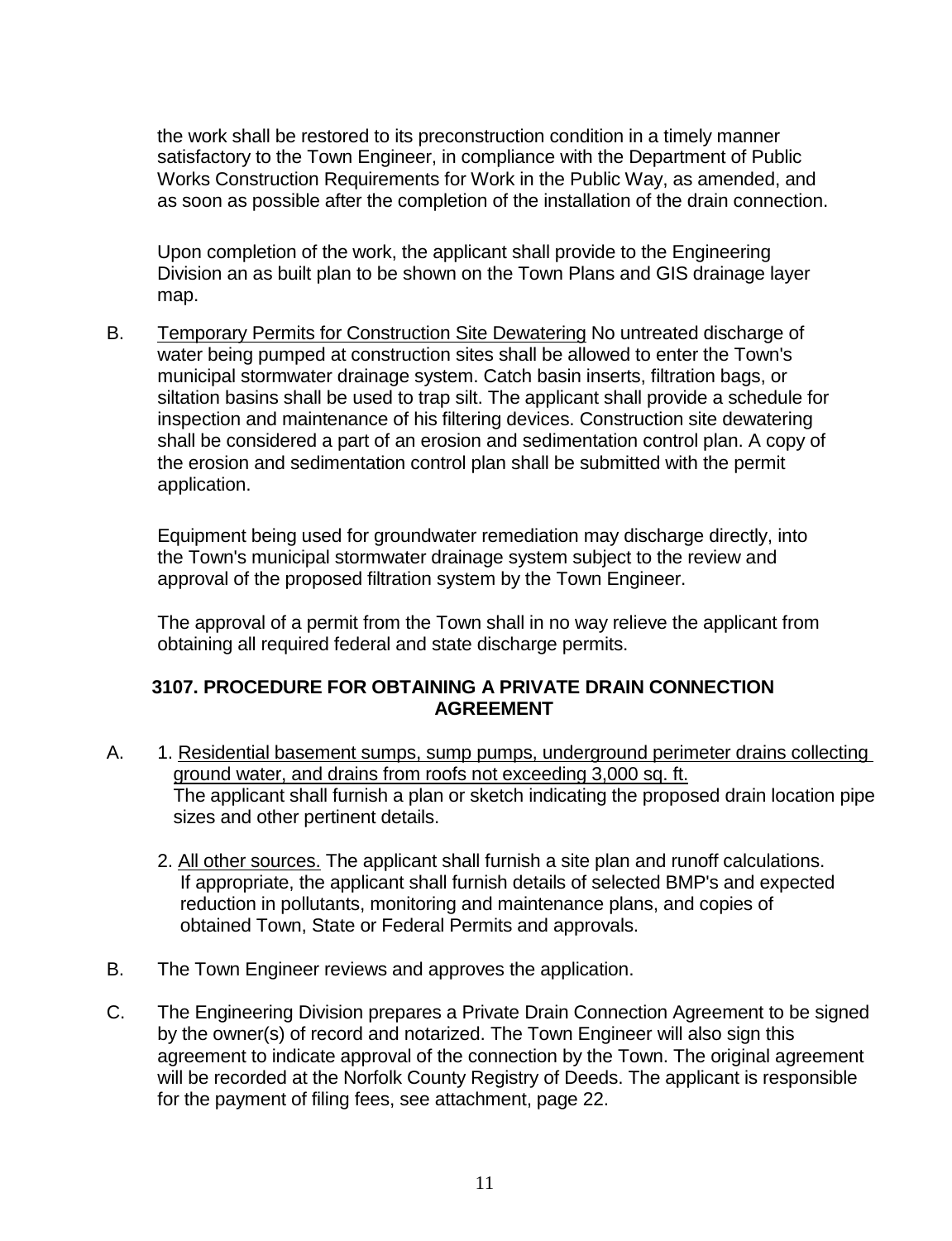- D. A copy of the agreement will be provided to the applicant, the Director of Public Works, and the Engineering Division Municipal Stormwater Drainage Permit file.
- E. After the agreement is executed and all applicable permits have been obtained, the work may proceed.

# **3108. PROCEDURE FOR OBTAINING A TEMPORARY DISCHARGE PERMIT**

Temporary permits for diversion of water, site dewatering, ground water remediation, or other construction related activities shall be in the form of a letter of permission from the Town Engineer. The letter shall state the specific requirements applicable to the requested activity and shall be valid for a specified duration.

# **3109. ENFORCEMENT**

Whenever any person is found to have violated or to be violating any provision of these Regulations or a permit or private drain connection agreement issued pursuant to these Regulations, the Director shall provide that person with a notification of the nature of the violation and specify those actions to be taken to remedy the noncompliance. Within thirty (30) days after receipt of the notice, unless a shorter time is specified in the notice, a plan for the satisfactory correction thereof shall be submitted by the violator to the Director. Such notice may require without limitation:

- 1. The elimination of illicit discharges or connections.
- 2. The performance of monitoring, analyses, and reporting.
- 3. That violating discharges, practices, or operations shall cease and desist.
- 4. The abatement or remediation of stormwater pollution or contamination hazards and the restoration of any affected property.
- 5. Payment of a fine to cover administrative and remediation costs.
- 6. The implementation of appropriate BMP's.
- A. Verbal Notice: For a violation that involves the discharge or imminent threat of discharge of pollutants and which presents or appears to present an immediate danger to the health or welfare of humans, the Director may notify the violator by telephone or visit to take immediate action to discontinue or reduce the discharge to safe levels or, in the case of an imminent threat, to take appropriate action to eliminate the threat within a reasonable amount of time as established by the Director. Such verbal notice shall be followed within five days by a written notice.
- B. Written Notice: For any violation other than one requiring immediate action, the Director may notify the violator by letter of the nature of the violation and require him to take action to remedy the noncompliance.

If abatement of a violation and/or restoration of affected property is required, the notice,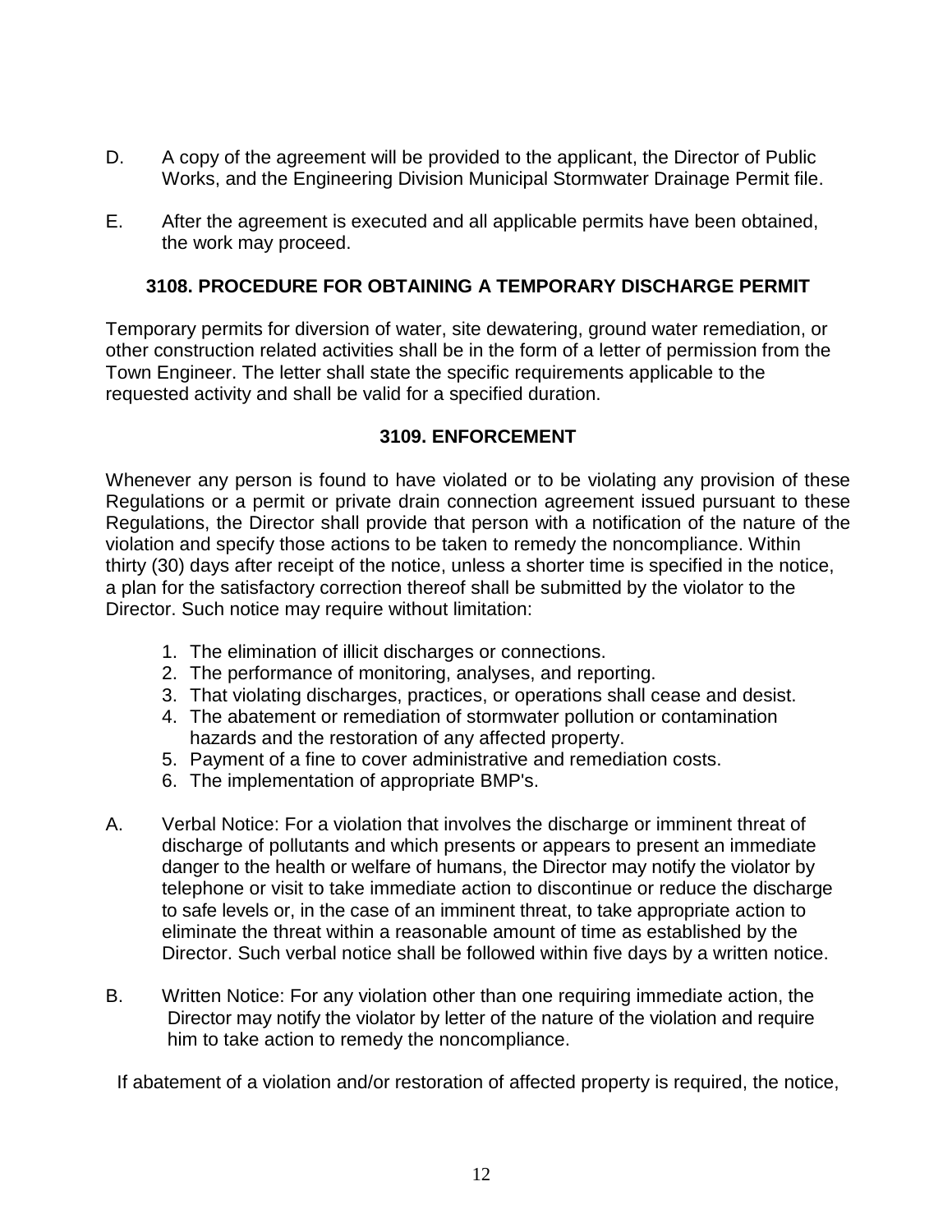shall set forth a deadline within which such remediation or restoration must be completed. If the violator has a private drain connection agreement with the Town and fails to comply with the notice within the time specified in the notice, then the Director may terminate the agreement and order the connection to the Town's municipal stormwater drainage system removed. Said notice shall further advise that, should the violator fail to remediate the violation or remove his connection within the established deadline, then the work will be done by the Town or a contractor designated by the Director of Public Works and any expense incurred by the Town shall become the sole responsibility of the violator.

# **3110. PROTECTION FROM DAMAGE**

No unauthorized person shall maliciously, willfully or negligently break damage, destroy, uncover, deface or tamper with a pipe, structure, appurtenance or equipment which is a part of the municipal stormwater drainage system of the Town. Any person, firm, partnership, association, society, corporation, company or organization of any kind, or their agents or assigns found to be violating this provision shall be subject to prosecution for the destruction of public property.

# **3111. VIOLATIONS DEEMED A PUBLIC NUISANCE**

In addition to the enforcement processes and penalties provided, any condition caused or permitted to exist in violation of any of the provisions of these rules and regulations shall be considered a threat to public health, safety, and welfare, and is declared and deemed a nuisance, and may be summarily abated or restored at the violator's expense in the manner prescribed above, and/or a civil action to abate, enjoin, or otherwise compel the cessation of such nuisance may be taken.

# **3112. FINES AND PENALTIES**

Failure to take immediate action to correct a violation which involves the discharge or imminent threat of discharge of pollutants and which presents or appears to present an immediate danger to the health or welfare of humans, to meet a deadline set by written notice of violation, or to comply with any section of these regulations shall be subject to a fine not exceeding \$50.00 for each offense, pursuant to Town Bylaw, Article 52, Bylaw, Rule or Regulation Violations; Non-criminal Disposition. Each day in which violation continues shall constitute a separate offense. For purposes of these regulations, the Director of Public Works shall be the enforcement officer.

When it appears likely the responsible person will perform the required corrective action, the Director may suspend assessment of the fines conditioned upon completion of the corrective action by the ordered deadline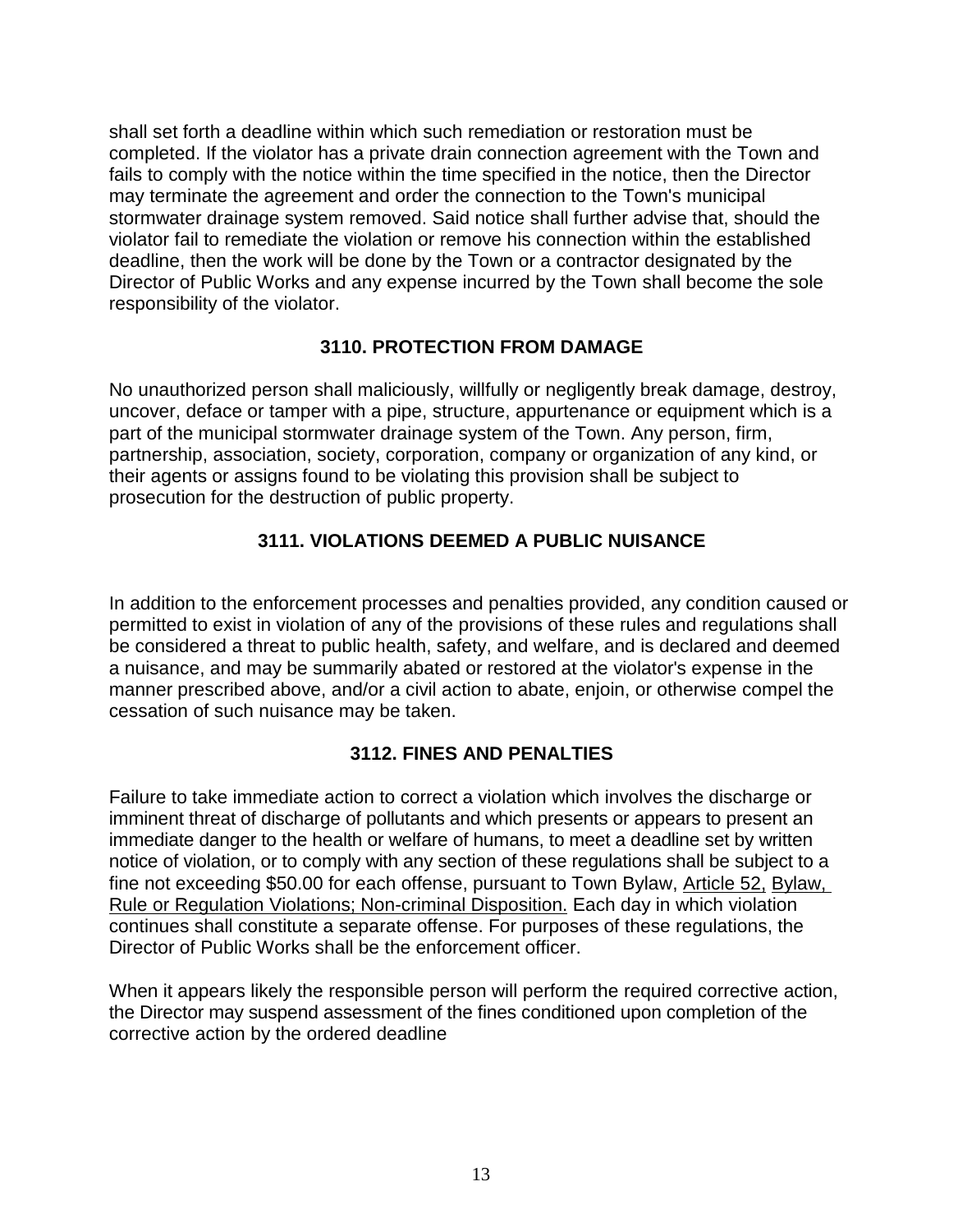# **3113. RIGHT TO HEARING**

Any person accused of violation these rules or regulations shall be notified of the alleged violation, in writing, via certified mail, return receipt requested, which shall set forth a date and time at which a hearing will be held before the Director or his designee in order to afford the person an opportunity to be heard in regard to the alleged violation, with or without counsel, as the person shall choose.

# **3114. SEVERABILITY**

- A. Severability: If any of these Regulations are for any reason declared to be unconstitutional or otherwise invalid, such unconstitutionality or invalidity shall not affect the validity of the remaining portions or sections of these Regulations or amendments thereto.
- B. Compatibility: No provision of these Regulations shall contravene nor render ineffective any lawfully established federal, state, or Town rule or regulation. In instances where various regulations contain different requirements, the most stringent requirements shall apply.
- C. Authority: The Wellesley Board of Public Works has established these Rules and Regulations under the authority of the Massachusetts General Laws, Special Acts of 1907, Chapter 567.
- D. Right to Amend Regulations: The Board reserves the right to amend these regulations in any manner and to establish more stringent limitations or requirements as are deemed necessary or appropriate.

EFFECTIVE DATE: February 24, 2005

AMENDED: November 18, 2014

AMENDED: November 18, 2014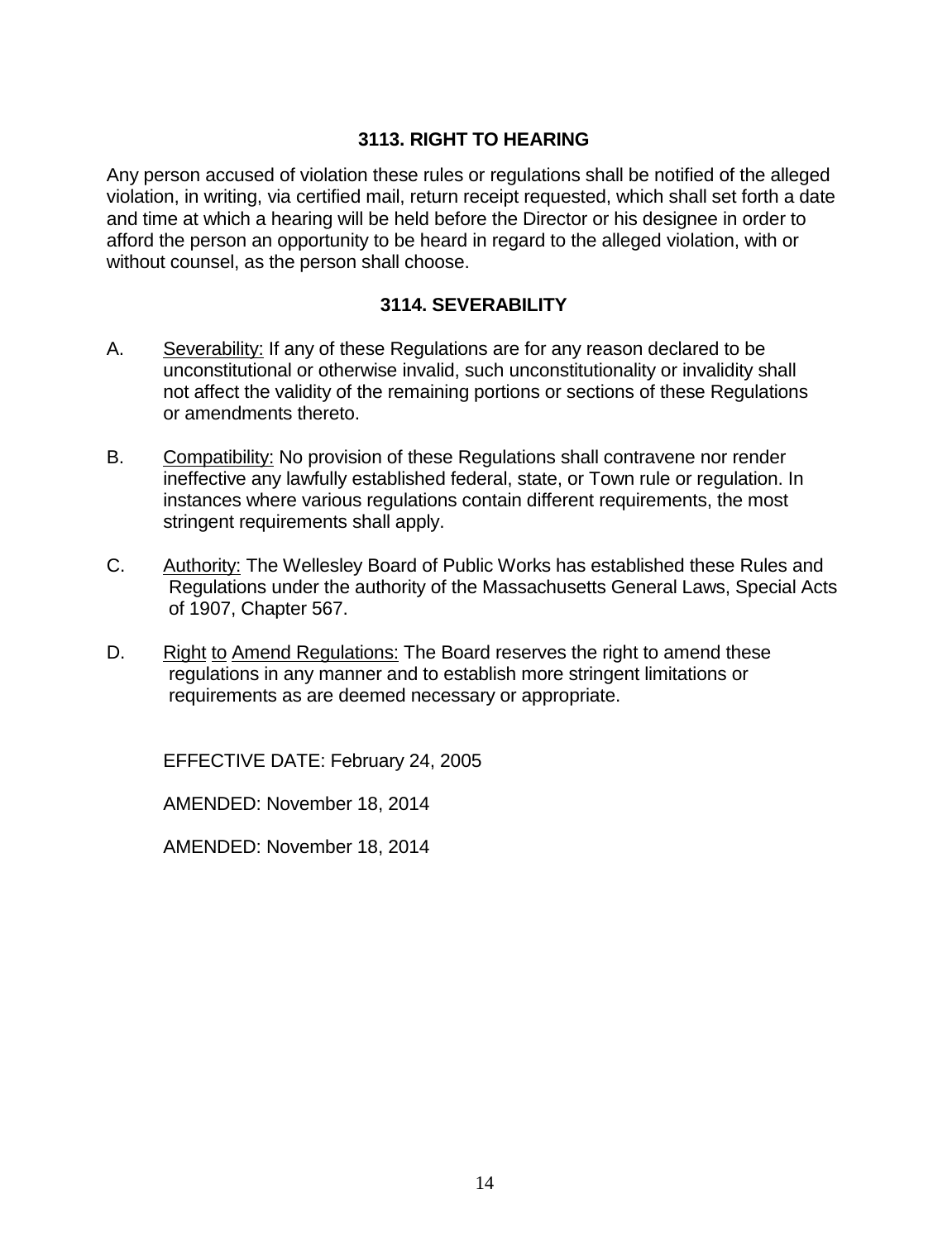Adopted by vote of the Board of Public Works on February 24, 2005, pursuant to Massachusetts General Laws, Chapter 83, Section 1, Wellesley Town Bylaw Article 29, and the regulations of the Federal Clean Water Act found at 40 CFR 122.34.

> TOWN OF WELLESLEY BOARD OF PUBLIC WORKS

\_\_\_\_\_\_\_\_\_\_\_\_\_\_\_\_\_\_\_\_\_\_\_\_\_\_\_\_\_ David A. T. Donohue, Chairman

\_\_\_\_\_\_\_\_\_\_\_\_\_\_\_\_\_\_\_\_\_\_\_\_\_\_ Owen H. Dugan

\_\_\_\_\_\_\_\_\_\_\_\_\_\_\_\_\_\_\_\_\_\_\_\_\_\_ William E. Charlton

**APPROVED AS TO FORM:** 

\_\_\_\_\_\_\_\_\_\_\_\_\_\_\_\_\_ Albert S. Robinson Town Counsel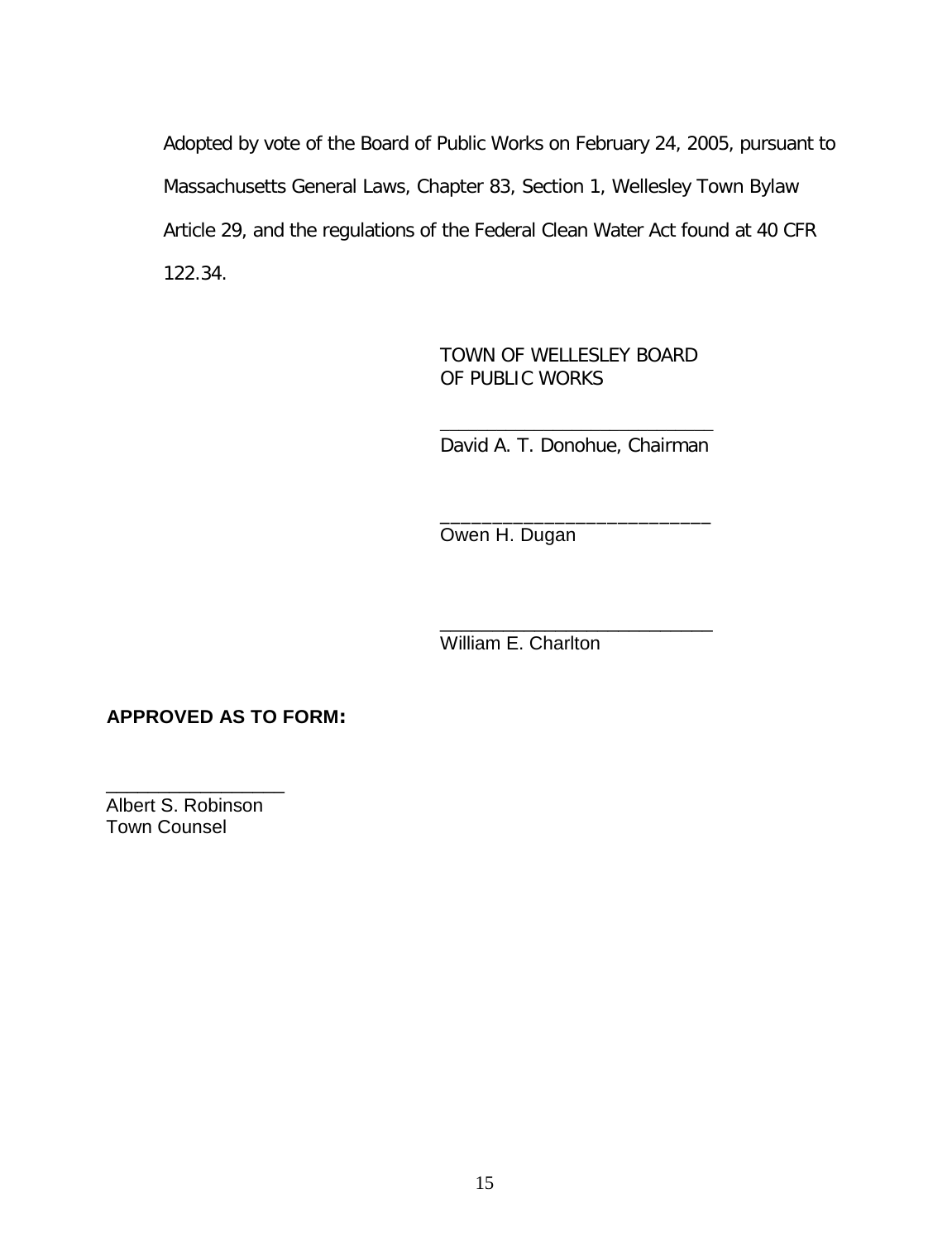# **APPENDIX A.1 - SAMPLE PRIVATE DRAIN CONNECTION AGREEMENT (***for Recorded Land***)**

# **PRIVATE DRAIN CONNECTION AGREEMENT**

# TOWN OF WELLESLEY DEPARTEMENT OF PUBLIC WORKS

This indenture made this day of 2021 by and between the Town of Wellesley, a municipal corporation located in Norfolk County, Massachusetts, hereinafter called the Town, and and and hereinafter called the Owner, each in consideration of the agreements of the other hereinafter contained, agrees as follows:

**THIS DOCUMENT WILL BE PREARED BY THE DEPARTMENT OF PUBLIC WORKS ENGINEERING DIVISION ONLY**

# **SAMPLE RECORDED**

1. The Town hereby grants permission to the Owner to install, maintain, and use a private drain connection to the storm sewer or surface water drainage system of the Town located in said way and connect said private drain to said drainage system in a manner approved by the Town Engineer, all upon the further terms and conditions hereinafter provided. Location of Private Stormwater System \_\_\_\_\_\_\_\_\_\_\_\_\_\_\_\_\_\_\_\_\_\_\_\_\_\_\_\_\_\_

(Also shown on sketch attached hereto as Exhibit "A.")

- 2. The Owner for themselves and for their successors in title to said premises covenants and agrees with the Town
	- (a) That the foregoing permission granted to the owner is a revocable license which may be terminated at any time by notice in writing given by the Town Engineer or any other duly authorized officer of the Town to the owner or any part owner of said premises at that time;
	- (b) To install and maintain said private drain, and upon termination of said license to remove it or disconnect it from said drainage system, strictly in compliance with any regulations or specifications of the Town, of its Board of Public Works or of any other board which shall become responsible for the maintenance of said drainage system and to the satisfaction of the Town Engineer or any other duly authorized officer of the Town;
	- (c) To pay all costs and expense in connection with the construction, maintenance, disconnection and removal of said private drain;
	- (d) Not to connect the sanitary sewerage at the Owner's premises to said private drain or said drainage system or permit it to be so connected; and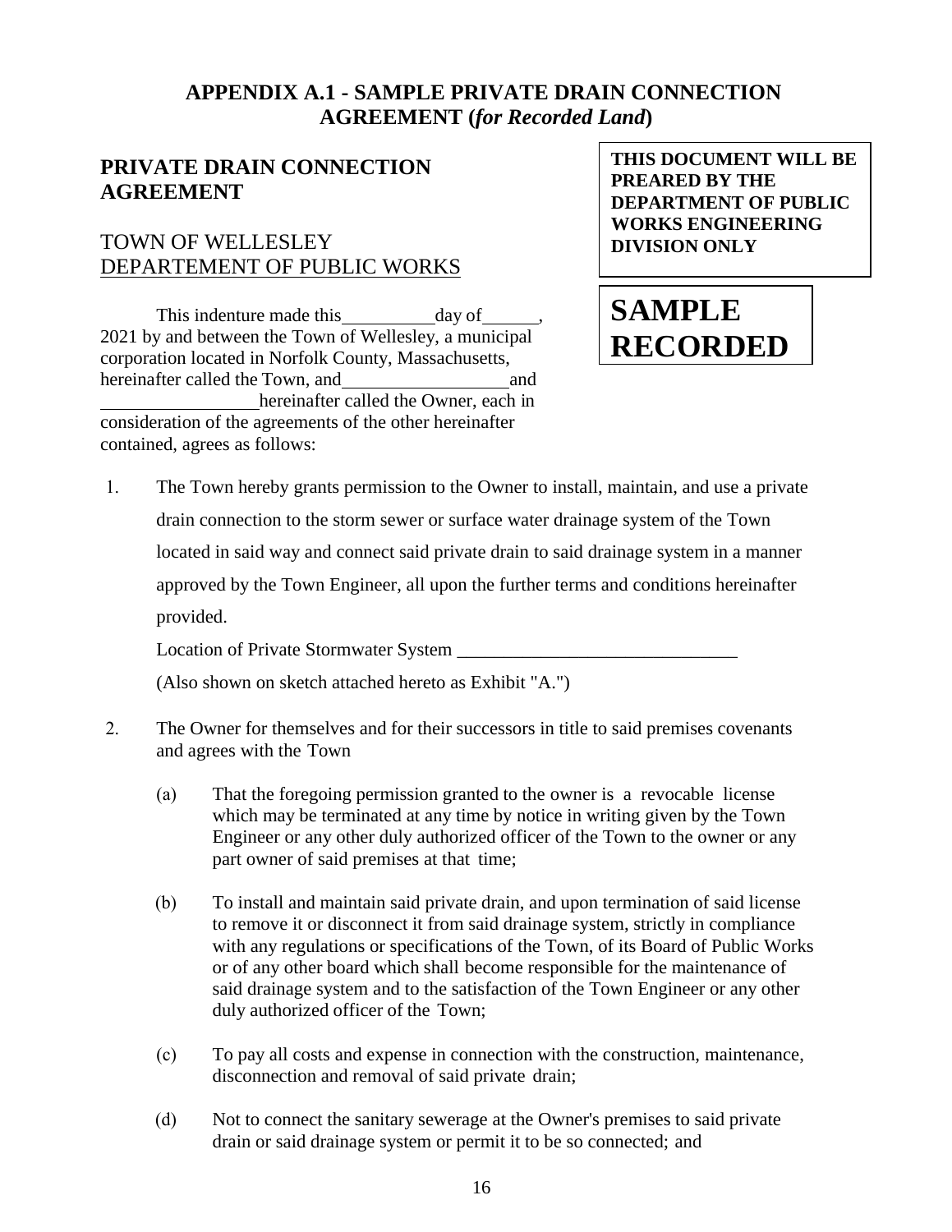(e) To be responsible for all damages to the above specified premises and to any person or any personal property upon said premises by reason of or arising directly or indirectly out of the installation, maintenance and use of said private drain connected to said drainage system, not to bring any action of law or suit in equity against the Town because of anything which may happen directly or indirectly by reason of the installation, maintenance and use of said private drain and the connection thereof to said drainage system, and to indemnify the Town against and hold it harmless from any and all damage and claims for damage by reason or arising directly or indirectly from the connection of said private drain to said drainage system.

For title, see deed in Book . Page states recorded in Norfolk County Registry of Deeds.

IN WITNESS **WHEREOF,** the Town has caused this indenture to be signed by the Town Engineer, thereunto duly authorized, and the Owner has hereunto set his hand and seal,

# TOWN OF WELLESLEY

By

**OWNER** 

 \_\_\_\_\_\_\_\_\_\_\_\_\_\_\_\_\_\_\_\_\_\_\_\_\_\_\_\_\_\_\_\_\_\_\_\_ DAVID J. HICKEY, JR., Town Engineer

(Owners name)

OWNER

(Owners name)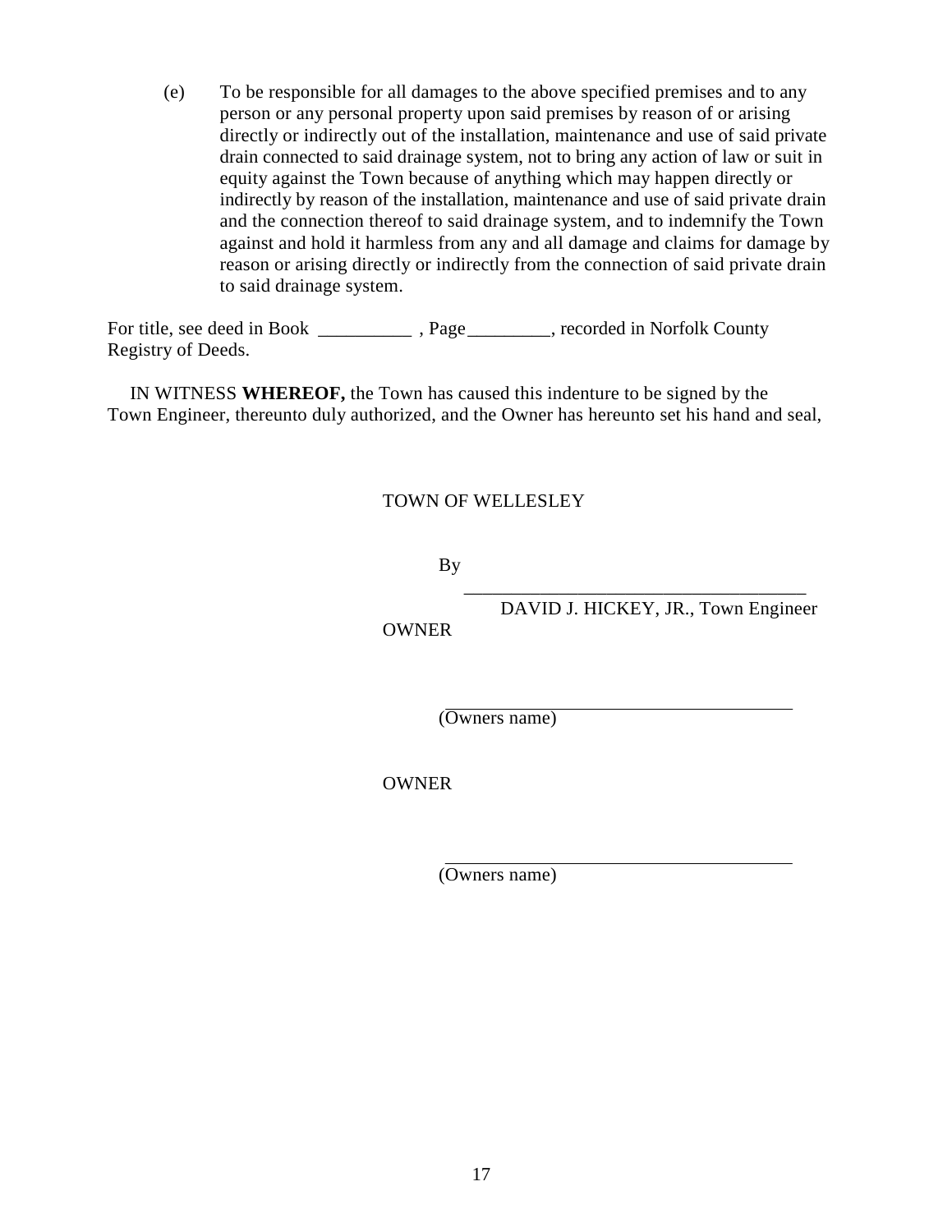# COMMONWEALTH OF MASSACHUSETTS

#### NORFOLK, ss , 2021

On this \_\_\_\_\_\_\_\_\_\_ day of \_\_\_\_\_\_\_\_\_\_\_\_\_, before me, the undersigned Notary Public, personally appeared DAVID J. HICKEY, JR., proved to me through satisfactory evidence of identification, which was personal knowledge, to be the person whose name is on the preceding document, and acknowledged to me that they signed it voluntarily for its stated purpose.

Notary Public

My Commission Expires\_\_\_\_\_\_\_\_\_\_\_\_\_\_\_\_\_\_\_\_\_\_\_\_\_\_

\_\_\_\_\_\_\_\_\_\_\_\_\_\_\_\_\_\_\_\_\_\_\_\_\_\_\_\_\_\_\_\_\_\_\_\_\_\_\_\_\_\_\_\_\_\_

# COMMONWEALTH OF MASSACHUSETTS

NORFOLK, ss , 2021

On this \_\_\_\_\_\_\_\_\_\_ day of \_\_\_\_\_\_\_\_\_\_\_\_, before me, the undersigned Notary Public, personally appeared (Owners name), proved to me through satisfactory evidence of identification, which was  $\qquad \qquad$ , to be the person whose name is on the preceding document, and acknowledged to me that they signed it voluntarily for its stated purpose.

> \_\_\_\_\_\_\_\_\_\_\_\_\_\_\_\_\_\_\_\_\_\_\_\_\_\_\_\_\_\_\_\_\_\_\_\_\_\_\_\_\_\_\_\_\_\_ Notary Public

My Commission Expires

\_\_\_\_\_\_\_\_\_\_\_\_\_\_\_\_\_\_\_\_\_\_\_\_\_\_\_\_\_\_\_\_\_\_\_\_\_\_\_\_\_\_\_\_\_\_

# COMMONWEALTH OF MASSACHUSETTS

NORFOLK, s , 2021

On this \_\_\_\_\_\_\_\_\_ day of \_\_\_\_\_\_\_\_\_\_\_, before me, the undersigned Notary Public, personally appeared (Owners name), proved to me through satisfactory evidence of identification, which was \_\_\_\_\_\_\_\_\_\_\_\_\_\_\_\_\_\_\_\_\_\_\_ , to be the person whose name is on the preceding document, and acknowledged to me that the y signed it voluntarily for its stated purpose.

Notary Public

My Commission Expires\_\_\_\_\_\_\_\_\_\_\_\_\_\_\_\_\_\_\_\_\_\_\_\_\_\_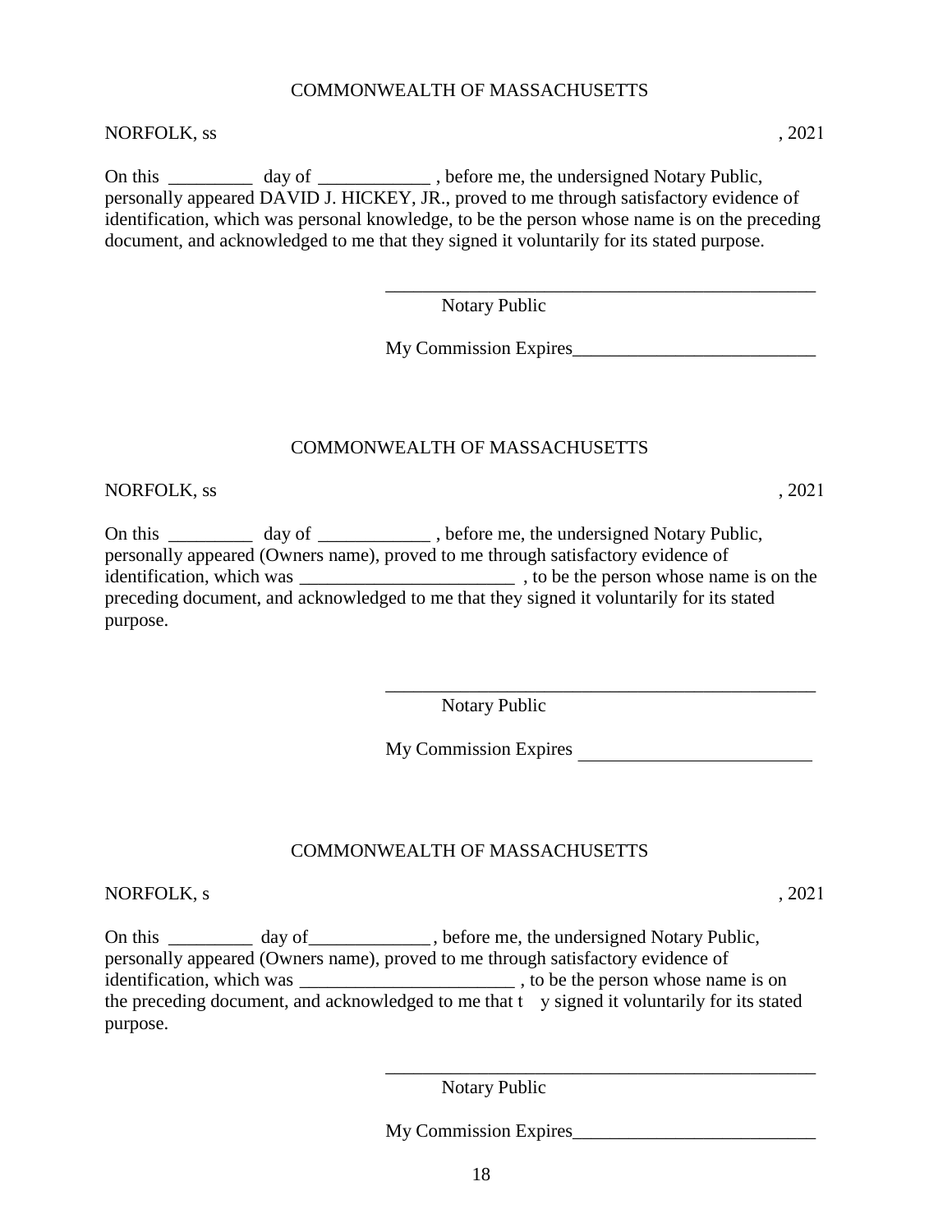# **APPENDIX A.2 - SAMPLE PRIVATE DRAIN CONNECTION AGREEMENT** *for Registered Land (Land Court)*

# PRIVATE DRAIN CONNECTION AGREEMENT

### TOWN OF WELLESLEY DEPARTMENT OF PUBLIC WORKS

This indenture made this day of 2021 by and between the Town of Wellesley, a municipal corporation located in Norfolk County, Massachusetts, hereinafter called the Town, and and and hereinafter called the Owner, each in consideration of the agreements of the other hereinafter contained, agrees as follows:

**THIS DOCUMENT WILL BE PREPARED BY THE DEPARTMENT OF PUBLIC WORKS ENGINEERING DIVISION ONLY**

**SAMPLE RECORDED**

1. The Town hereby grants permission to the Owner to install, maintain, and use a private drain connection to the storm sewer or surface water drainage system of the Town located in said way and connect said private drain to said drainage system in a manner approved by the Town Engineer, all upon the further terms and conditions hereinafter provided.

Location of Private Drain -

(Also shown on sketch attached hereto as Exhibit "A.")

- 2. The Owner for themselves and for their successors in title to said premises covenants and agrees with the Town
	- (a) That the foregoing permission granted to the owner is a revocable license which may be terminated at any time by notice in writing given by the Town Engineer or any other duly authorized officer of the Town to the owner or any part owner of said premises at that time;
	- (b) To install and maintain said private drain, and upon termination of said license to remove it or disconnect it from said drainage system, strictly in compliance with any regulations or specifications of the Town, of its Board of Public Works or of any other board which shall become responsible for the maintenance of said drainage system and to the satisfaction of the Town Engineer or any other duly authorized officer of the Town;
	- (c) To pay all costs and expense in connection with the construction, maintenance, disconnection and removal of said private drain;
	- (d) Not to connect the sanitary sewerage at the Owner's premises to said private . drain or said drainage system or permit it to be so connected; and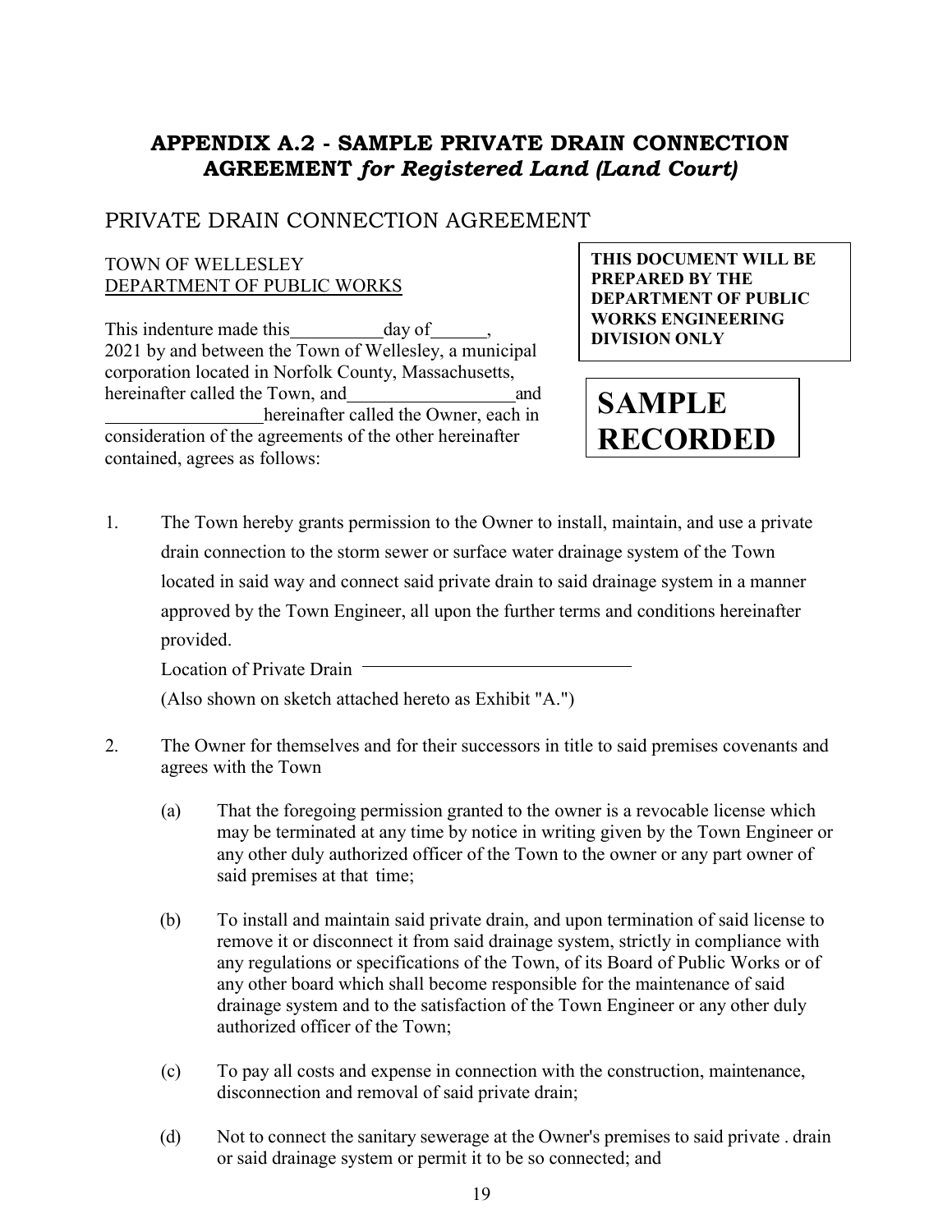(e) To be responsible for all damages to the above specified premises and to any person or any personal property upon said premises by reason of or arising directly or indirectly out of the installation, maintenance and use of said private drain connected to said drainage system, not to bring any action of law or suit in equity against the Town because of anything which may happen directly or indirectly by reason of the installation, maintenance and use of said private drain and the connection thereof to said drainage system, and to indemnify the Town against and hold it harmless from any and all damage and claims for damage by reason or arising directly or indirectly from the connection of said private drain to said drainage system.

For title, see Certificate of Title No. \_\_\_\_\_\_\_\_\_\_\_\_ in Book \_\_\_\_\_\_\_\_\_\_, Page \_\_\_\_\_\_\_\_\_, filed with the Norfolk Registry District of the Land Court.

IN WITNESS **WHEREOF,** the Town has caused this indenture to be signed by the Town Engineer, thereunto duly authorized, and the Owner has hereunto set his hand and seal,

# TOWN OF WELLESLEY

By \_\_\_\_\_\_\_\_\_\_\_\_\_\_\_\_\_\_\_\_\_\_\_\_\_\_\_\_\_\_\_\_\_\_\_ DAVID J. HICKEY, JR., Town Engineer

OWNER

(Owners name)

**OWNER** 

(Owners name)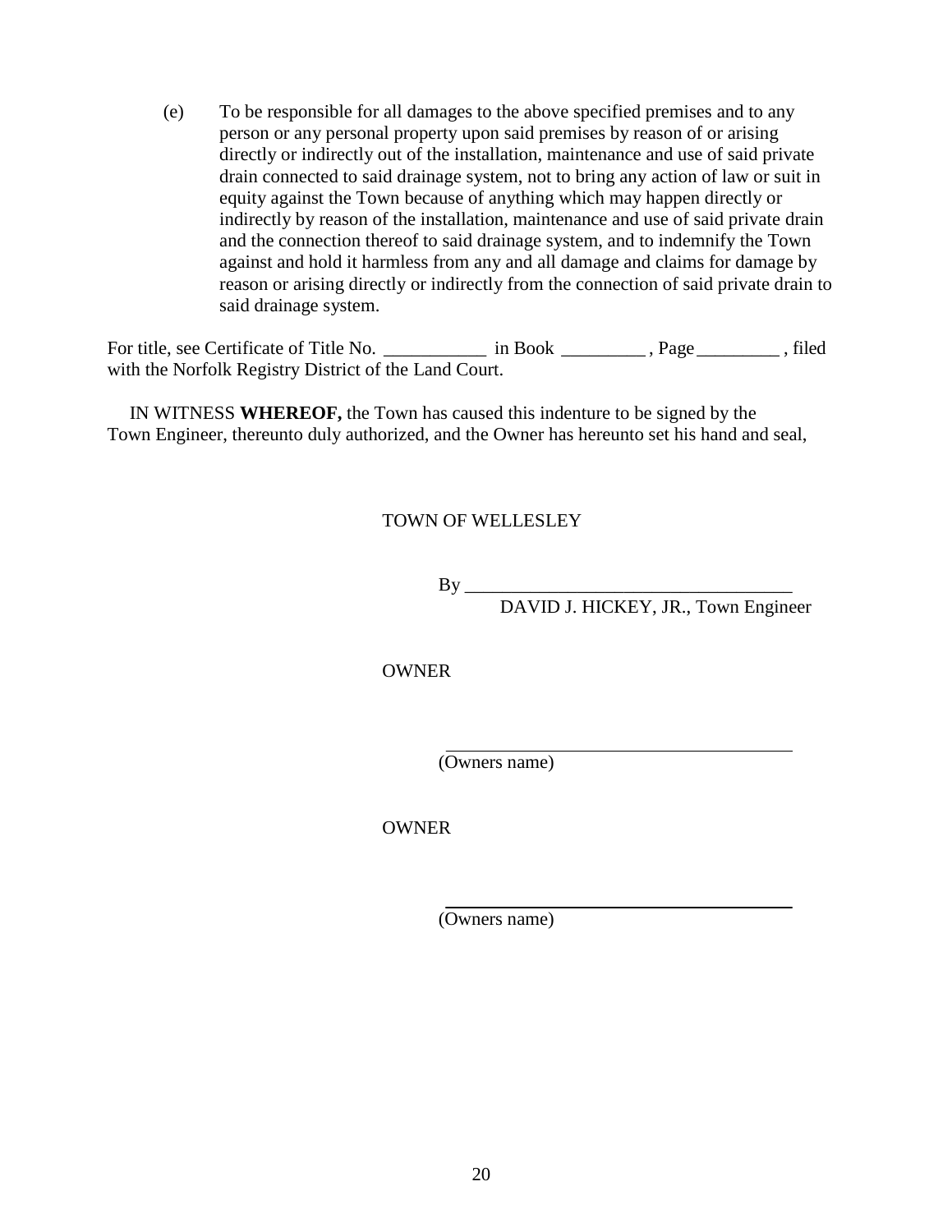# COMMONWEALTH OF MASSACHUSETTS

# NORFOLK, ss , 2021

On this day of the subset of the undersigned Notary Public, personally appeared DAVID J. HICKEY, JR., proved to me through satisfactory evidence of identification, which was personal knowledge, to be the person whose name is on the preceding document, and acknowledged to me that they signed it voluntarily for its stated purpose.

> \_\_\_\_\_\_\_\_\_\_\_\_\_\_\_\_\_\_\_\_\_\_\_\_\_\_\_\_\_\_\_\_\_\_\_\_\_\_\_\_\_\_\_\_\_\_\_ Notary Public

> My Commission Expires

# COMMONWEALTH OF MASSACHUSETTS

NORFOLK, ss , 2021

On this \_\_\_\_\_\_\_\_\_ day of \_\_\_\_\_\_\_\_\_\_\_\_\_, before me, the undersigned Notary Public, personally appeared (Owners name), proved to me through satisfactory evidence of identification, which was  $\qquad \qquad$ , to be the person whose name is on the preceding document, and acknowledged to me that they signed it voluntarily for its stated purpose.

Notary Public

My Commission Expires\_\_\_\_\_\_\_\_\_\_\_\_\_\_\_\_\_\_\_\_\_\_\_\_\_\_\_\_

\_\_\_\_\_\_\_\_\_\_\_\_\_\_\_\_\_\_\_\_\_\_\_\_\_\_\_\_\_\_\_\_\_\_\_\_\_\_\_\_\_\_\_\_\_\_\_

# COMMONWEALTH OF MASSACHUSETTS

NORFOLK, ss , 2021

On this \_\_\_\_\_\_\_\_\_\_ day of \_\_\_\_\_\_\_\_\_\_\_\_\_, before me, the undersigned Notary Public, personally appeared (Owners name), proved to me through satisfactory evidence of identification, which was the set of the person whose name is on  $\alpha$ , to be the person whose name is on the preceding document, and acknowledged to me that  $t$  y signed it voluntarily for its stated purpose. \_\_\_\_\_\_\_\_\_\_\_\_\_\_\_\_\_\_\_\_\_\_\_\_\_\_\_\_\_\_\_\_\_\_\_\_\_\_\_\_\_\_\_\_\_\_\_\_

Notary Public

My Commission Expires